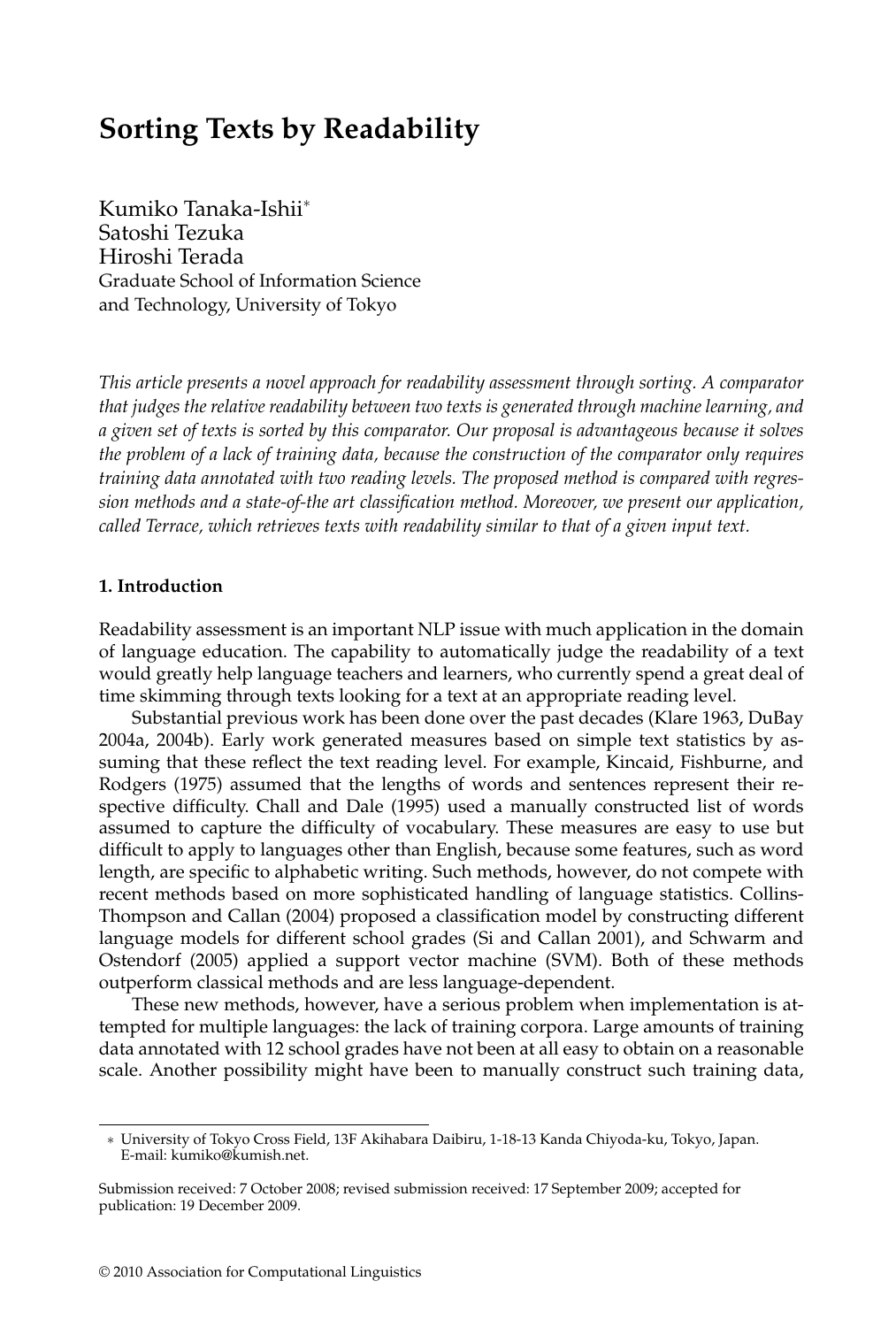but humans are generally unable to precisely judge the level of a given text among 12 arbitrary levels. The corpora therefore have to be constructed from academic texts used in schools. The amount of such data, however, is limited, and its use is usually strictly limited by copyrights. Thus, it is crucial to devise a new method or approach that allows readability assessment by using only generally available corpora, such as newspapers.

Given a single text, it is hard to attribute an absolute readability level from among 12 levels, but given two texts, there should be a better chance of judging which of them is more difficult. This intuition led to the new model presented in this article. Our idea is based on *sorting*, which is implemented in two stages:

- A comparator is generated by an SVM. This comparator judges the relative readability of two given texts.
- Given a set of texts, the texts are sorted by the comparator with a sorting algorithm. In our case, we used a robust binary insertion sort, as explained in further detail later in this article.

The first step requires a training corpus, but because the comparator only judges which of two texts is more difficult, the texts of a corpus need only be labeled according to two different levels. Two sets of texts—one difficult, the other easy—are far easier to obtain than a training corpus annotated for 12 different levels. Overall, our model of readability thus differs from previous regression or classification models.

Applying this new method, we also present an application, called *Terrace*, which is a system that retrieves a text with readability similar to that of a given input text. Terrace was originally motivated by a faculty request made by teachers of multiple foreign languages. The system currently works for English and Japanese, and the languages will be extended to include Chinese and French.

Note that we do *not* claim that our model and method is better than existing methods. Although our method does compete well with previous methods, the classification approach used in any given scenario should remain the most natural, relevant method. The intention of this article is simply to propose an alternative way of handling readability assessment, especially when adequate training corpora annotated with multiple levels are not available.

# **2. Related Work**

Readability, in general, describes the ease with which a text document can be read and understood. Readability is studied in at least two different domains, those of coherence (Barzilay and Lapata 2008) and language learning. Readability in this article signifies the latter, for both a mother tongue and a second language.

Even within this domain, substantial previous work has been done (Klare 1963; DuBay 2004a, 2004b). DuBay (2004a) writes that:

By the 1980s, there were 200 formulas and over a thousand studies published on the readability formulas attesting to their strong theoretical and statistical validity (p. 2).

Every method of readability assessment extracts some features from a text and maps the feature space to some readability norm. There are the two viewpoints regarding *features* and the *mapping* of feature values to readability, and correspondingly there are two kinds of work in this domain.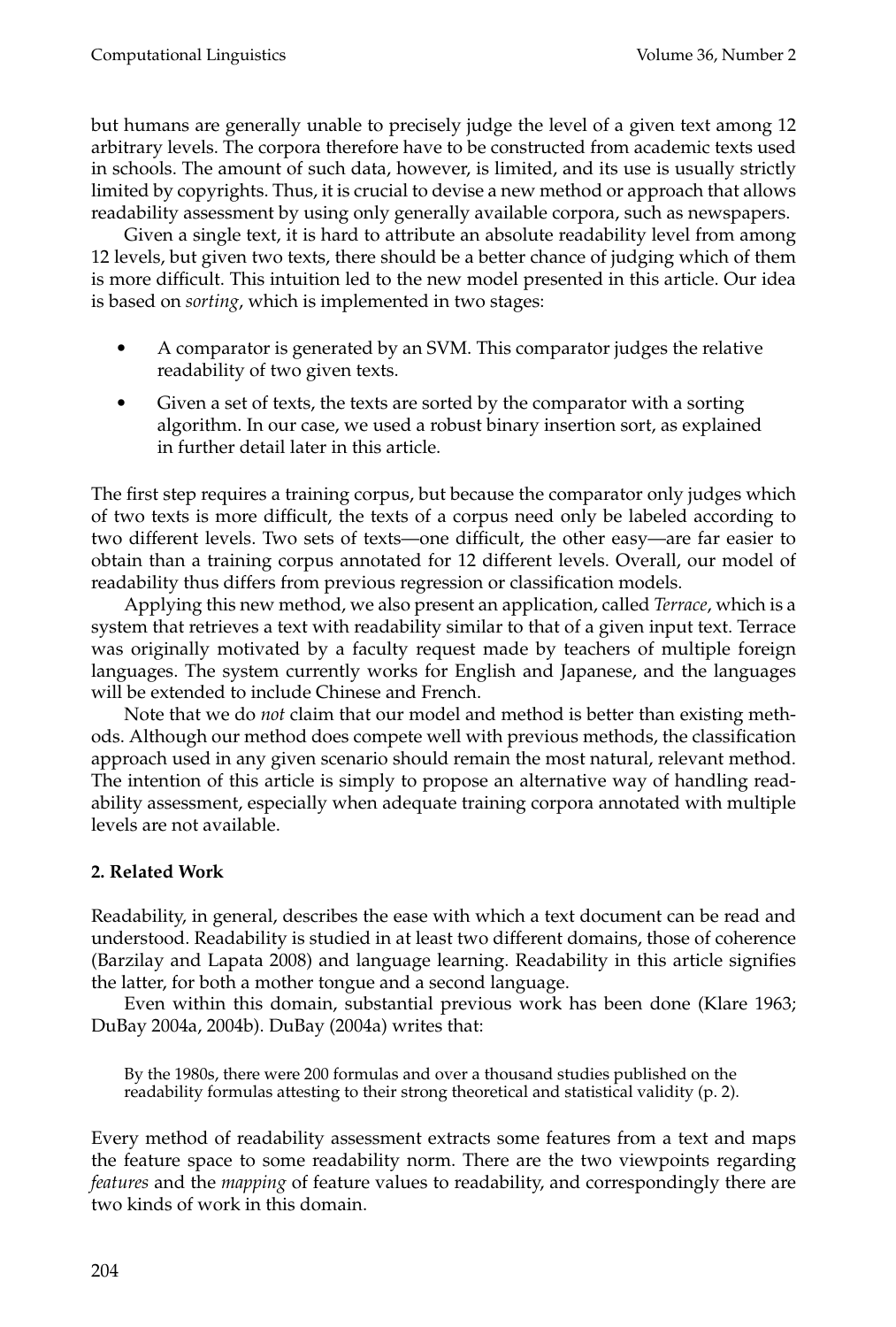Regarding the first type, many researchers have reported how various features affect the readability of text in terms of vocabulary, syntax, and discourse relations. Recently, Pitler and Nenkova (2008) presented an impressive verification of the effects of each kind of feature and found that vocabulary and discourse relations are prominent, although other features are not negligible.

The focus of the current work, however, is not on what feature set to consider, so we use the same features throughout the article, as explained further in Section 3.1. Rather, the focus of this article is on *mapping* the extracted feature values to a readability norm. So far, two models have been used for this: regression and classification.

In regression, readability is given by a score based on a linearly weighted sum of feature values. Early methods, from the Wannetka formula (Washburne and Vogel 1928), to the recent methods of Flesch–Kincaid (Kincaid, Fishburne, and Rodgers 1975) and Dale–Chall (Chall and Dale 1995), are of this kind. Elaboration of such regression methods in a more modern context could proceed through a generalized linear model based on estimation of the weights by machine learning, although we have not found such an approach within the literature of readability assessment for language learning. Our proposal is compared with such an enhanced version of regression in Section 8.

In classification, readability is segmented by academic grades, and the assessment is conducted as a classification task. The first is implemented by means of statistical classification modeling, as reported in Collins-Thompson and Callan (2004) and Si and Callan (2001). The authors used a language model (unigrams) and a naive Bayes classifier by presuming different language models for each reading level. A language model *Mi* is constructed for each level of readability *i* by using different corpora for each level. The readability of a given text *T* is assessed using the formula  $L(M_i|T)$  =  $\Sigma_{w \in T} C(w) \log \Pr(w|M_i)$ , where *w* denotes a word in text *T*,  $C(w)$  denotes the frequency of *w*, and  $Pr(w|M_i)$  denotes the probability of *w* under  $M_i$ . The second is based on an SVM (Schwarm and Ostendorf 2005) and the authors also studied the effect of statistical features, such as *n*-grams and syntactic features.

In these papers, the readability norms are represented by means of scores and classes of readability. That is, given a single text, the system assigns a value corresponding to a school grade. The result is easy to understand, and various applications have been constructed with this type of scoring. This solution only works, however, when a sufficient amount of training data with annotations regarding multiple levels is provided. Usually, the availability of training data in readability assessment is limited, even for school grading. This is due to the inherent difficulty of classifying the readability of a text into 12 grades, making it difficult to uniformly construct a large set of training data. Moreover, the copyright issue is more serious for academic texts.<sup>1</sup> Given this situation, when readability assessment is modeled by regression or classification, a research team wanting to apply these previous methods faces the problem of assembling training data, as we did for over a year.

In this article, the readability norm is designed in a completely different way: Given two texts, a comparator judges which is more difficult. By applying this comparator, a set of texts is sorted. The readability of a text is assessed by searching for its position

<sup>1</sup> We asked the authors of previous studies based on the classification approach to share their training data, but they could not because of the copyright issue. This is a serious issue in Japanese, as well: These copyrights are more tightly protected than those of normal texts, and publishing companies refused to provide us with electronic files. We thus had to scan texts and use OCR to obtain the test data utilized in this work. This experience demonstrates how difficult it is to obtain large-scale training data with multiple levels.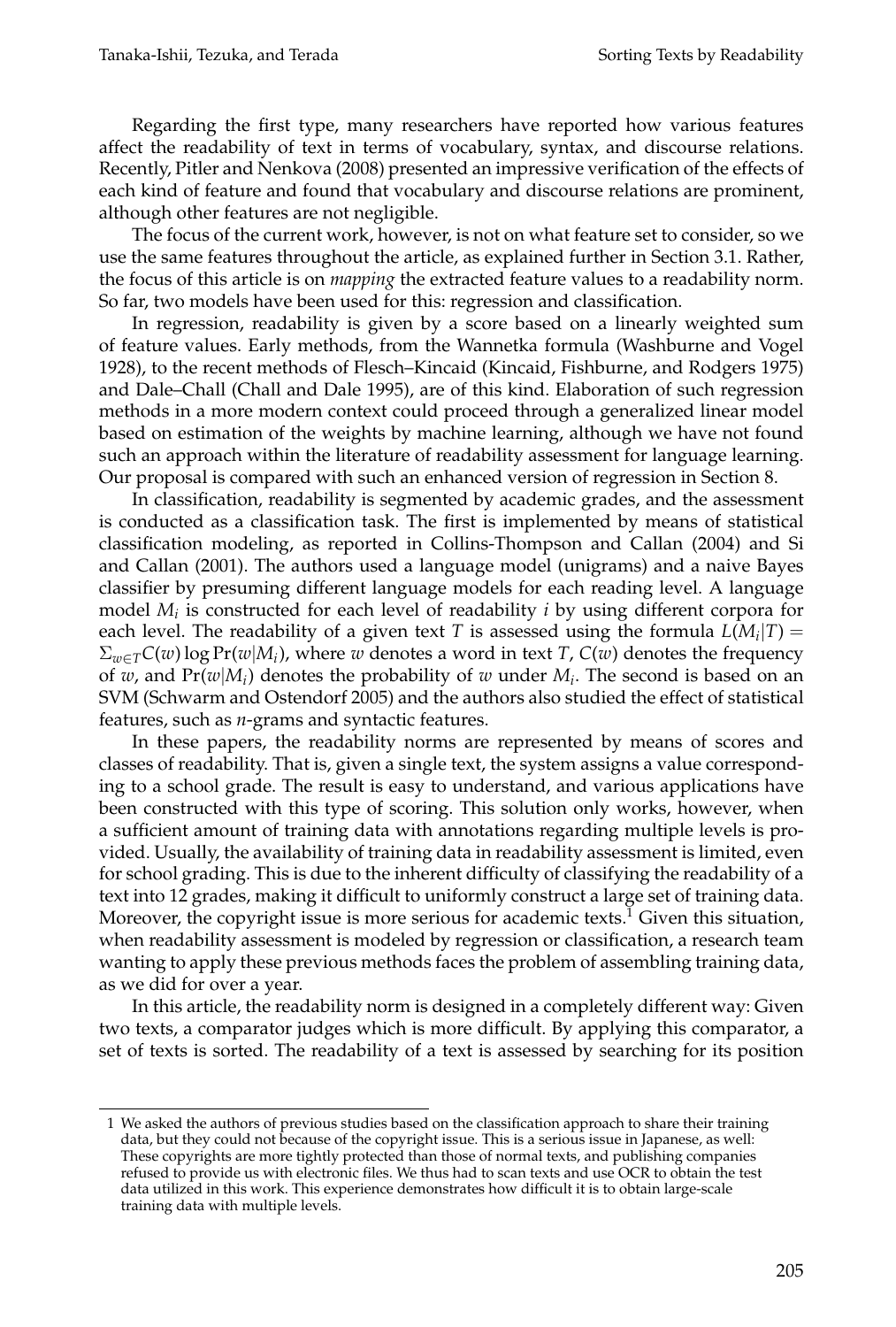within the sorted texts. The norm is thus considered as the location of a text among an *ordered* set of texts. Our approach linguistically enhances assessment of the readability of a text as the *relative* ease compared to other texts, not as the absolute difficulty of the text.

The root of this idea has been presented in two articles of which we are aware. In Inui and Yamamoto (2001), the readability of *sentences* for deaf people is judged by a comparator generated by an SVM. In addition, Pitler and Nenkova (2008) presented a comparison of texts in terms of difficulty by using an SVM. Similarly to what we present in Section 3.1, those authors propose constructing a comparator by using an SVM to compare two sentences or texts with multiple features. However, neither further applied this approach to obtain readability assessment based on sorting. Our contribution in this study is therefore that we show how a machine learning method can be used as a comparator and applied to *sort* texts.

Our method can be situated more generally among machine learning methods for ranking, where the methods learn so that they rank a set of elements given a set of ordered training data. Various methods have been proposed so far. In one of the earliest attempts, Cohen, Schapire, and Singer (1998) obtain a function that scores the probability that an element is ranked higher than another, and rank all elements by maximizing the sum of the pairwise probabilities. In another, Joachims (2002) applies an SVM to rank elements, by devising the input vector by subtraction of feature values. In more recent studies, such as Xia et al. (2008), an attempt is made to directly obtain the ranking function for the whole ordered training data, not as a composition of pairwise function application between elements. Among these methods, our proposal is unique in two ways. First, none of the previous methods, as far as we know, proposed discretized ranking based on sorting. Second and most importantly, all previous methods assume the existence of fully ordered training data. In contrast, as emphasized by our problem described in this section, such training data are difficult to acquire in the readability domain, and we have to devise a method which works even when very limited training data are all that is available. Our contribution lies in our study of the possibility of using a learning-to-rank method even when learning data are only partially available. Such an approach can be further considered for learning-to-rank methods in general in future work.

# **3. The Method**

In our method, a comparator of the level of difficulty of two texts is generated by using machine learning and then the comparator is applied to sort a set of texts. The method has two parts:

- construction of the readability relation  $\lt$ , and
- sorting and searching texts by using the relation.

These tasks are explained in the following sections.

# **3.1 Readability Comparator**

The readability comparator is constructed by applying machine learning. Given texts *a*, *b* ∈ *S*, where *S* is a set of texts, feature vectors  $V_a$  and  $V_b$  are constructed. By applying an operator  $\circ$ , *V<sub>ab</sub>* is constructed as *V<sub>a</sub>*  $\circ$  *V<sub>b</sub>*. When *V<sub>ab</sub>* is entered into the comparator, the comparator outputs 1 when  $a > b$  (i.e.,  $a$  is more difficult) and  $-1$  when  $a < b$ . Because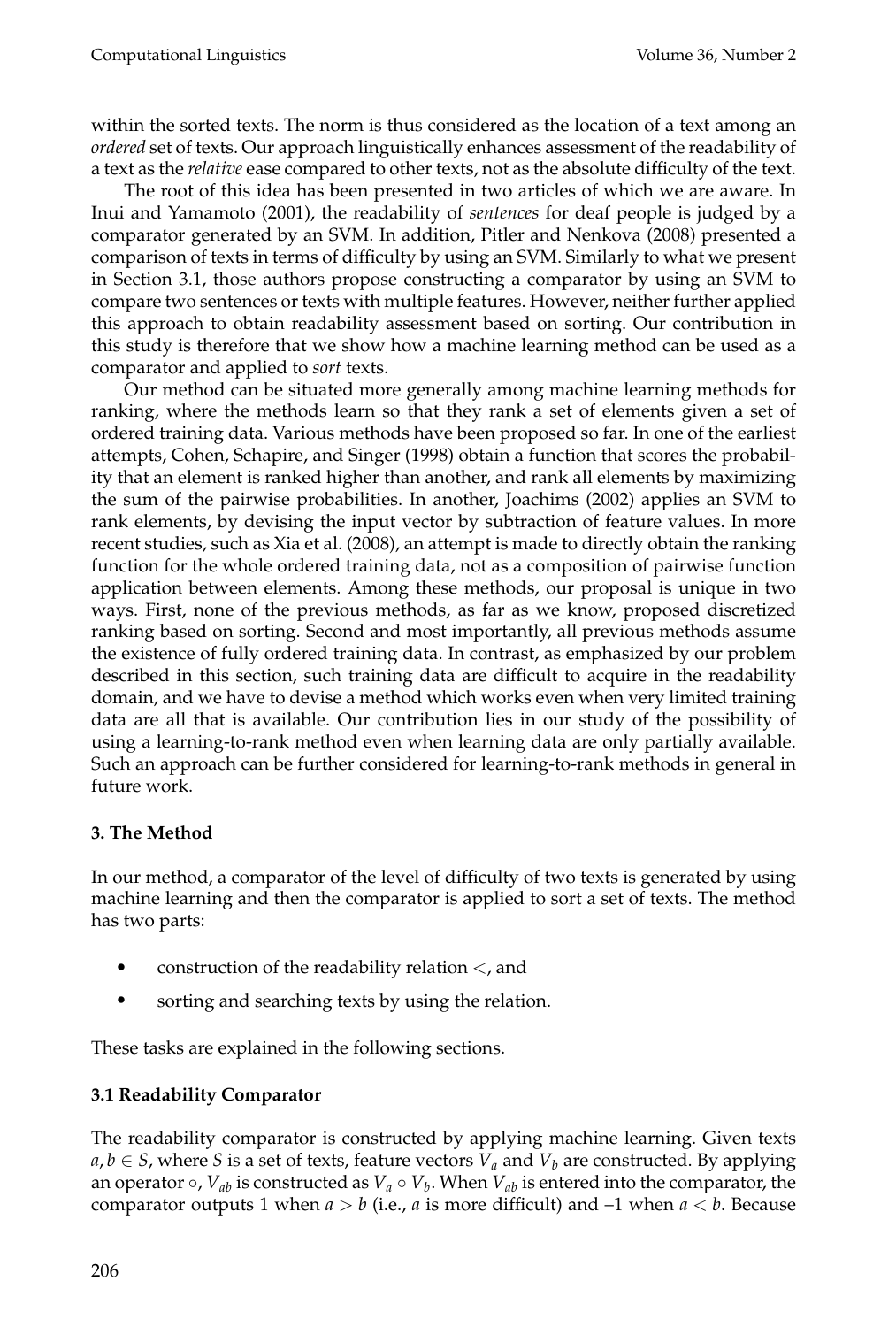[Tanaka-Ishii, Tezuka, and Terada](http://www.mitpressjournals.org/action/showImage?doi=10.1162/coli.2010.09-036-R2-08-050&iName=master.img-000.jpg&w=214&h=125) Sorting Texts by Readability



#### **Figure 1**

Construction of a comparator using an SVM.

the output is binary, we use an SVM to construct the comparator (see Figure 1). Note that *Vab* and *Vba* are not the same. Reversibility of a feature vector is thus not obvious in our work, but ideally, when the judgment for  $V_{ab}$  is 1, that for  $V_{ba}$  will be -1.

In terms of constructing a feature vector  $V_a$  for a text  $a$ , substantial features have been proposed (Klare 1963; DuBay 2004a, 2004b; Schwarm and Ostendorf 2005; Pitler and Nenkova 2008). In this work, we only utilize the most basic features of vocabulary in terms of word frequencies for three reasons. First, as stated in Section 2, because the focus of this article is *not* to study the set of features, it is best to set the feature issue aside and use only the most fundamental features. Even then, there are many viewpoints to be verified, as will be seen in Sections 7–9. Furthermore, we have to take into account the pros and cons of various features, because naive features only capture coarse, default trends and could degrade performance. For example, the text length in our data tends to be longer for more difficult texts, thus having a bad influence on short, higher-grade texts and long, lower-grade texts. Therefore, in this article, we only consider simple features regarding vocabulary. Second, previous work has argued for the fundamental nature of vocabulary as a factor in readability (Alderson 1984; Laufer 1991; Pitler and Nenkova 2008). Third, some features other than word frequencies are language-dependent in terms of the writing system, corpus availability, and performance of NLP analysis systems. For example, average word length, used in the Flesch– Kincaid approach, cannot be applied to Japanese. Thus, we have focused on features that are available for any language, so that the performance becomes comparable across languages.

The features we use are as follows. There are two factors within vocabulary: the local and global factors. The local factor is what words are used and how frequently they appear within a text, whereas the global factor indicates the degree of readability of these words among the overall vocabulary. Both are considered within this article, as follows:

**Local:** the frequency of each word divided by the frequency of the number of words in the text (this is called **relative frequency** here).

**Global:** the log frequency of words obtained from a large corpus.

Local frequency is the most basic statistic used in machine learning methods. Relative frequency is used to avoid the influence of text length, as mentioned above.

Regarding global frequency, psychological studies have shown that every word has a level of familiarity that is fairly commonly understood among people. For example, the verb *meet* is more familiar than the verb *encounter*. Such levels of familiarity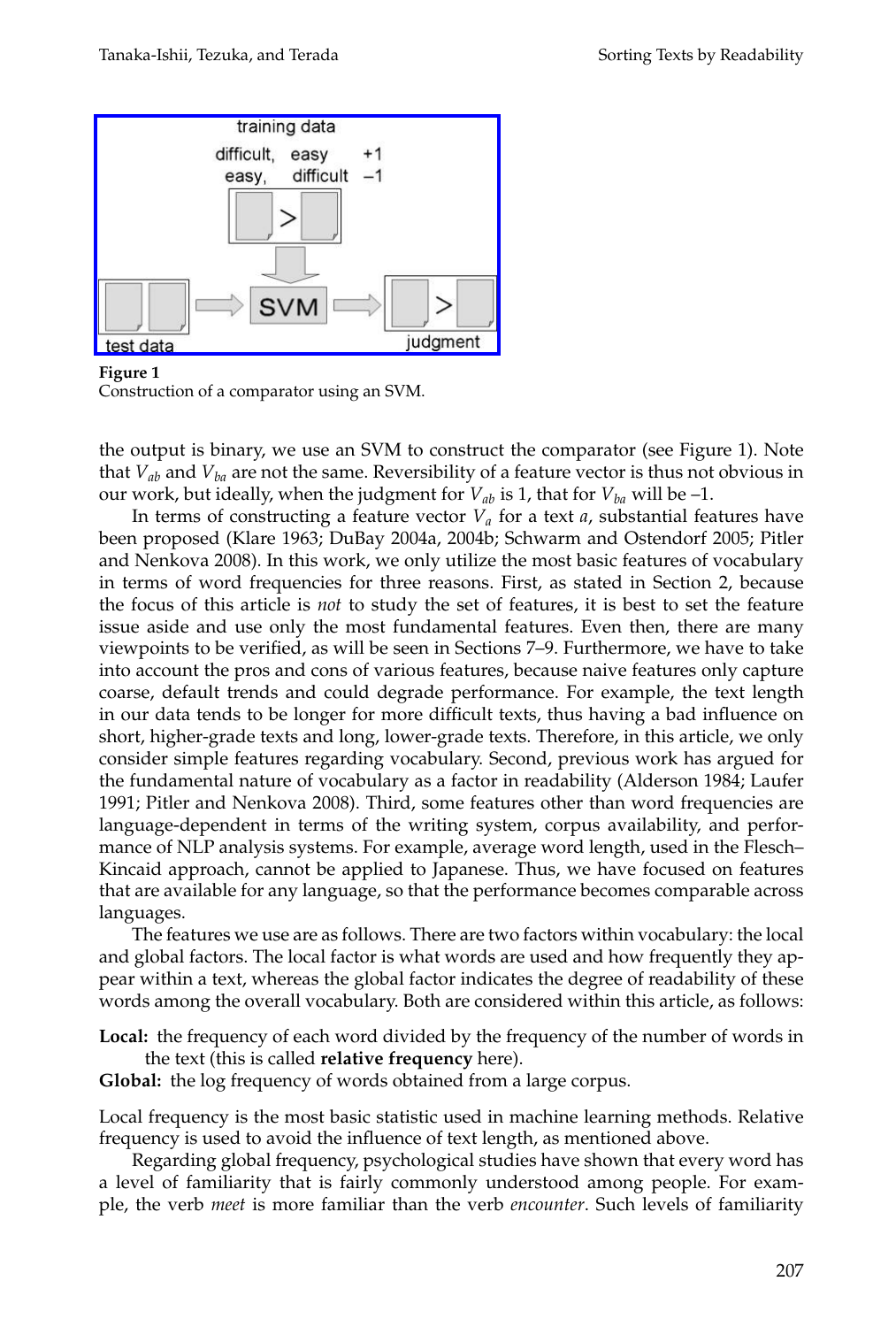Computational Linguistics Volume 36, Number 2

attributed to all words should affect the difficulty levels of texts. In Chall and Dale (1995), the authors counted the number of words not appearing in a list of the most basic 3,000 words, in order to judge vocabulary difficulty, but the plausibility of such a list is difficult to evaluate and such lists might not exist for languages other than English. An alternative is to use word lists with familiarity scores, such as the MRC list in English (Database 2006) or the Amano list in Japanese (Amano and Kondo 2000), but such lists are costly to generate and the word coverage is limited. Instead, we decided to use the log frequency obtained from several terabytes of corpora, because the psychological familiarity score is known to correlate strongly with the log frequency obtained from corpora, as reported in Tanaka-Ishii and Terada (2009) and Amano and Kondo (1995). Tanaka-Ishii and Terada show that log frequency correlates better for larger corpora. Thus, as will be explained in Section 6, Web corpora consisting of 6 terabytes for English and 2 terabytes for Japanese—possibly the largest corpora available for the two languages—were used to obtain the log frequencies.

Local and global features are extracted for all words of the two texts *a* and *b* to be compared. The final vector is generated by applying an operator  $\circ$ , such that  $V_{ab} =$  $V_a \circ V_b$ . Two simple possibilities for the operation  $\circ$  are the following:

**Concatenation:** concatenate  $V_b$ 's elements after the elements of  $V_a$ .

**Conjunction:** produce a new value for the *i*th element of  $V_{ab}$  from the *i*th elements of  $V_a$ and  $V<sub>b</sub>$  by some function. Typical possibilities for such a function are subtraction and division.

The two possible vectors for *Vab* are explained by the illustration in Figure 2. The upper half of the figure shows *Vab* [generated by concatenation. Because the com](http://www.mitpressjournals.org/action/showImage?doi=10.1162/coli.2010.09-036-R2-08-050&iName=master.img-001.png&w=335&h=247)parator is



#### **Figure 2**

Composition of the vectors fed into the SVM.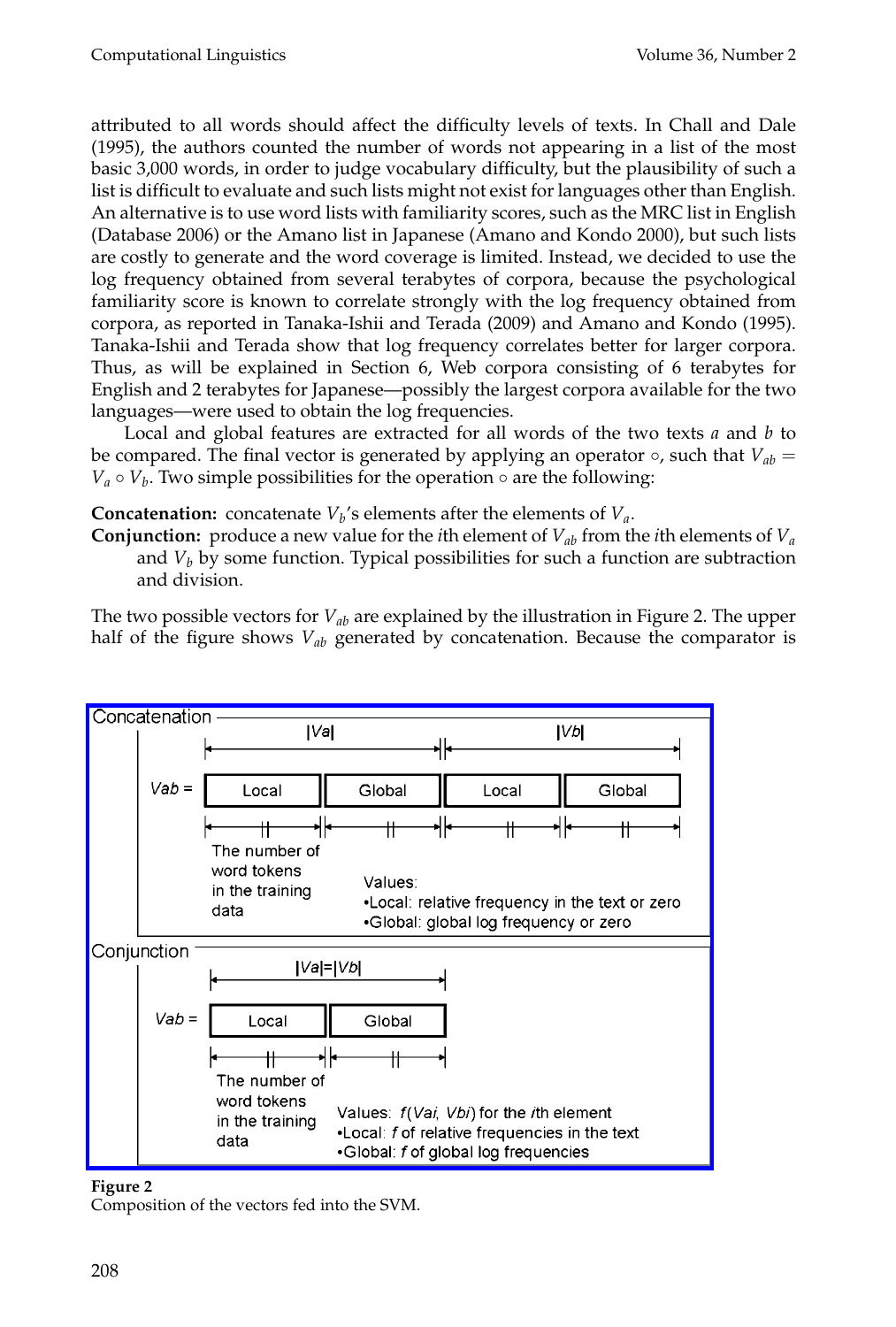constructed by machine learning, the dimension of the vectors is four times the number of word tokens that appear in the training data. Each kind of word has a location in a vector, which appears four times within  $V_{ab}$ : twice in each  $V_a$  and  $V_b$  for local and global features. The first half denotes  $V_a$ , and the second half denotes  $V_b$ . In the first half of *Va*, the vector values are the relative frequencies for words appearing in text *a*, or zero otherwise. For the second half of  $V_a$ , the values are log frequencies measured in a large corpus for the words appearing in  $a$ , or zero otherwise.  $V_b$  is constructed in a similar manner, and the two vectors are concatenated.

In contrast, in the case of conjunction, the dimension of the vector remains twice the number of word tokens appearing in the training data, as illustrated in the lower half of Figure 2. The *i*th dimension of *Vab* is calculated as a function of the *i*th values of  $V_a$  and  $V_b$ . Pitler and Nenkova (2008) are likely to have used subtraction within their experiment.<sup>2</sup> For this reason, among various other possible functions for the conjunction of two vector values, we also used subtraction.

Construction of a comparator requires training data. Because the comparator judges the difficulty between two texts, the training data contains two sets of texts, a set  $L_d$  of a relatively difficult level and a set  $L_e$  of a relatively easy level. The SVM is trained on a combination of texts taken from  $L_e$  and  $L_d$ . The training data can combine up to  $2 \times |L_e| \times |L_d|$ . For example, if  $|L_e| = |L_d| = 600$ , the number of data points for training could amount to 720,000. Whether learning can fully exploit such combined training data is an interesting issue, which is examined in Section 8.

After training, for two given texts a' and b', the relative difficulty is judged by inputting  $V_{a'b'}$  into the SVM. In this phase, if a new word which was not in the training corpora appears in either *a'* or *b'*, the word is ignored for the purposes of this work.

# **3.2 Sorting and Searching Texts**

With a comparator thus constructed, the texts of *S* are sorted. Further, readability assessment is performed by searching for the position of a text within the sorted texts.

The sorting and searching algorithms can be chosen from among the basic ones already established within computer science. There are further requirements, however, as follows:

- Searching must be as fast as possible for the actual application.
- Sorting and searching should be implemented with the same procedure, given the nature of the application, as will be explained in Section 5. Moreover, sorting should be done incrementally to facilitate the addition of texts.
- Sorting must be made robust to overcome judgment errors made by the comparator.

Given the first two requirements, we chose binary insertion sort and binary sorting from among various sorting and searching algorithms, because it provides one of the fastest search methods.

<sup>2</sup> This is no more than our guess. The precise calculation method unfortunately cannot be understood from their paper, because the description is very brief.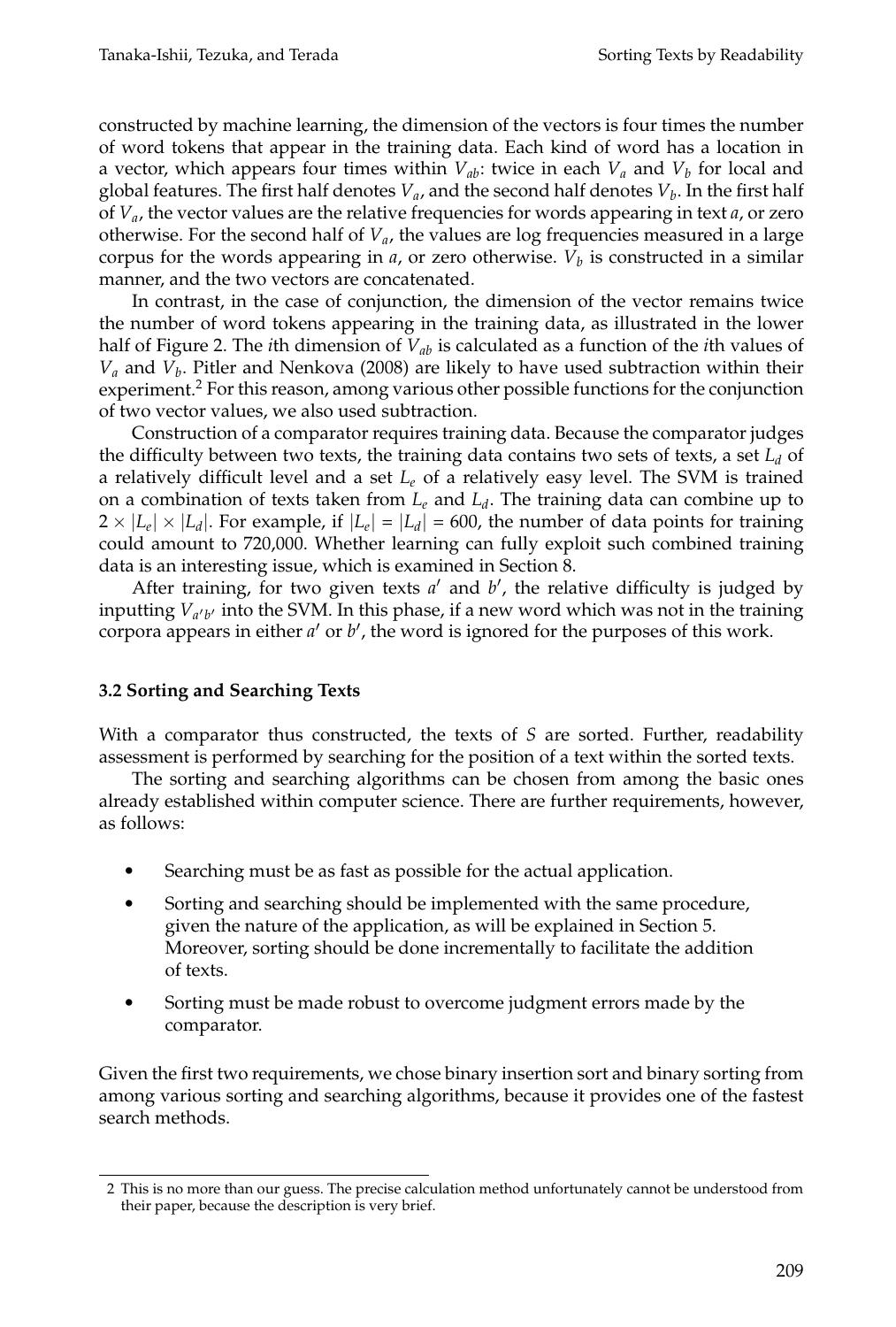Computational Linguistics Volume 36, Number 2

To meet the last requirement, the algorithm is made robust by performing multiple comparisons at one time, as explained here. In binary insertion sort, given a new text, the insertion position is searched for among the previously sorted texts (from the easiest text to the most difficult text), and the text is inserted between two successive texts *i* and  $i + 1$ , where the text is more difficult than the *i*th easiest text and it is easier than the  $i+1$ th text. Through repetition of this operation, all texts are sorted. Because our comparator is generated using an SVM, one sole comparison could lead to an erroneous result. Moreover, one comparison error could lead to disastrous sorting results with a binary sort, because binary search changes the insertion position significantly, especially at the beginning of the search procedure.

To avoid such comparison mistakes, the comparison judgment is made through multiple comparisons with texts located at the proximity of each position. The number of multiple comparisons is called the **width** and is denoted as  $M = 2K + 1$ , with K being a positive natural number, as illustrated in Figure 3. *M* is dynamically changed during the search procedure by narrowing it down to indicate the exact position. The procedure starts with a given set of texts *S* and an empty set *SS*. At each judgment, a text to be inserted is removed from *S* and inserted into *SS*. The procedure proceeds as follows:

- 1. Obtain a text *x* from *S*. If *SS* is empty, the text *x* is put into *SS* and another text *x* is obtained from *S*.
- 2. The texts of *SS* are already sorted and are indexed by  $i = 1 \dots n$ , where  $i = 1$  is the easiest and  $i = n$  is the most difficult. Searching is done using three variables, which are initialized as follows: *bottom*  $\leftarrow$  1; *top*  $\leftarrow$  *n*; *middle*  $\leftarrow$   $|(top + bottom)/2|$ . The width *M* is set as follows:  $M = 2 \times K + 1$  $(K \in \mathcal{N})$ .
- 3. If  $M > |(top bottom)/2|$ , then  $K \leftarrow |(top bottom)/2|$ . A change in *K* also changes the value of *M*, which is always set to  $2 \times K + 1$ .
- 4. Compare *x* with texts at  $i = middle K...middle + K$ . If more than K texts [are judged as difficult, then](http://www.mitpressjournals.org/action/showImage?doi=10.1162/coli.2010.09-036-R2-08-050&iName=master.img-002.jpg&w=335&h=130) *top* ← *middle* − 1. Otherwise, *bottom* ←  $middle + 1$ .
- 5. If *top* < *bottom*, then insert *x* before the *bottom*. Otherwise, go to step 3.



**Figure 3** Robust comparison.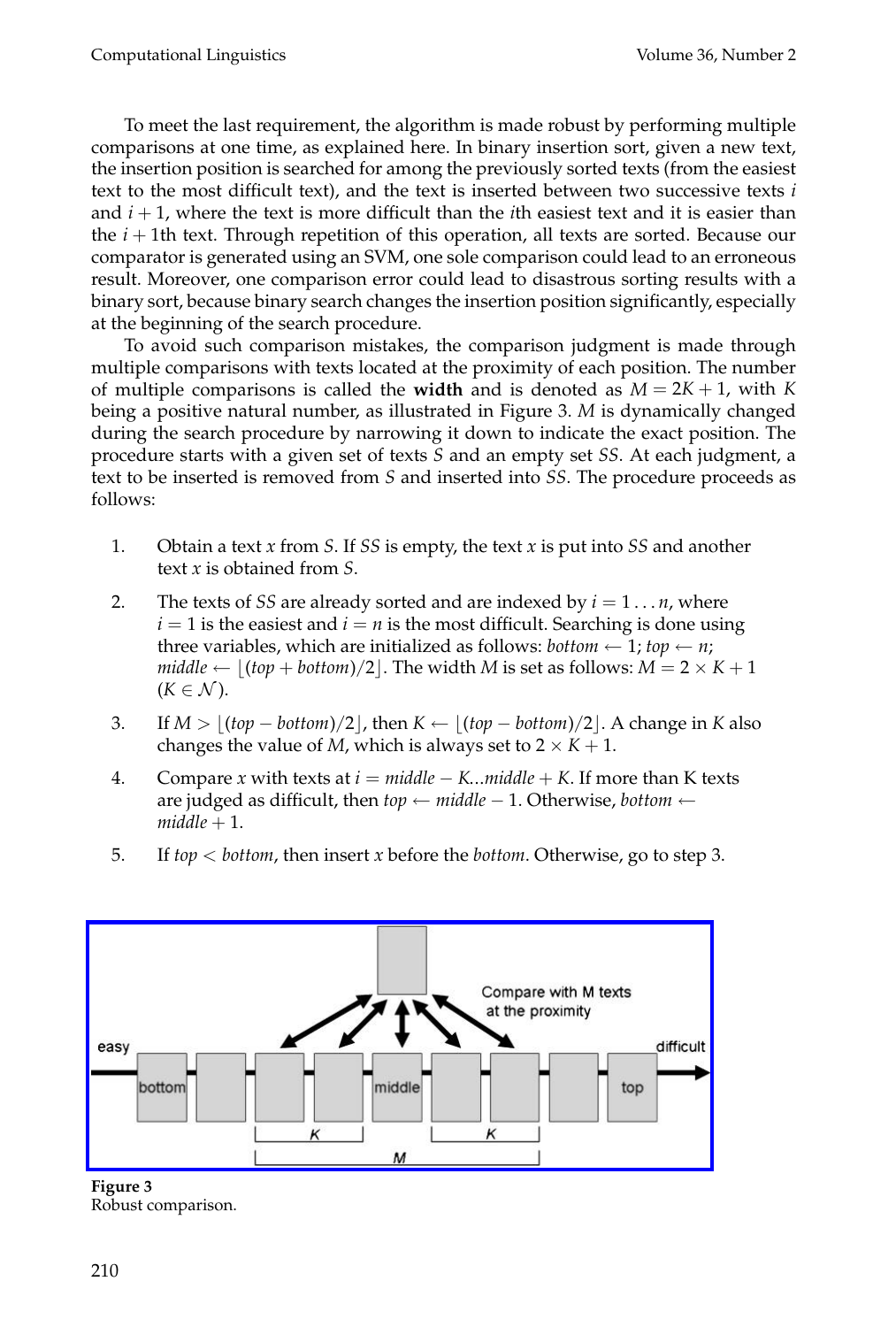- 6. Insert *x* before *bottom*.
- 7. If  $|S| > 1$ , then go to step 1. Otherwise, the procedure is complete.

The complexity for sorting a set |*S*| amounts to *O*(*C*|*S*| 2), where *C* is the maximum value of *M*. Because the time complexity required for insertion is log *n*, it might seem that the total time complexity is *O*(*C*|*S*| log |*S*|), but this is not the case: Random access for binary insertion requires the whole data structure to be implemented by an array, which requires copying of the whole *SS* at every insertion. Note that the sorting speed at this point does not affect the usability of our application, since the text collection is sorted offline (as explained in Section 5).

On the other hand, the searching speed does affect the usability. For sorted texts, the readability of a text is assessed by searching for its insertion position. The searching is done by binary search, through the same procedure in steps 2 to 6. The computational complexity is *O*(*C*log |*SS*|), where C is the maximum value of *M*.

# **4. Pros and Cons of the Proposed Method**

**Table 1**

Now that we have explained our method, we compare it with the previous models of regression and classification mentioned in Section 2. The comparison is summarized in Table 1.

In previous work that we mentioned, the readability of a text is represented by a score or class, which typically has been indicated in terms of school grades (third row). In contrast, readability in our method is presented as a position among texts, indicating the ranking of a text situated globally among the other texts of *SS*. Considering the nature of the output of assessment, the regression method is continuous, in that feature values are mapped to scores within a continuous range, whereas classification and our method are both discrete, in that the former gives a class and the latter gives a rank (fourth row).

This fundamental difference gives rise to pros and cons. Above all, the advantage of our method is that it facilitates the construction of training data (fifth row), because it requires only two sets of typically difficult and easy texts. Here, what kinds of corpora the regression method requires in the modern machine learning context has not been clarified because of the lack of previous work in machine learning regression. However, our empirical results, shown in Section 8, suggest that the two sets of difficult and easy training data will not be sufficient, and machine learning regression requires texts labeled with scores for different levels.

| Qualitative comparison of our method with previous methods.                                           |                                                 |                                               |                                                    |
|-------------------------------------------------------------------------------------------------------|-------------------------------------------------|-----------------------------------------------|----------------------------------------------------|
|                                                                                                       |                                                 | previous methods                              | our method                                         |
| model                                                                                                 | regression                                      | classification                                | ordering                                           |
| readability<br>output<br>required levels of training data<br>comprehensiveness<br>speed of assessment | score<br>continuous<br>multiple<br>high<br>fast | class<br>discrete<br>multiple<br>high<br>fast | ranking<br>discrete<br>two<br>questionable<br>slow |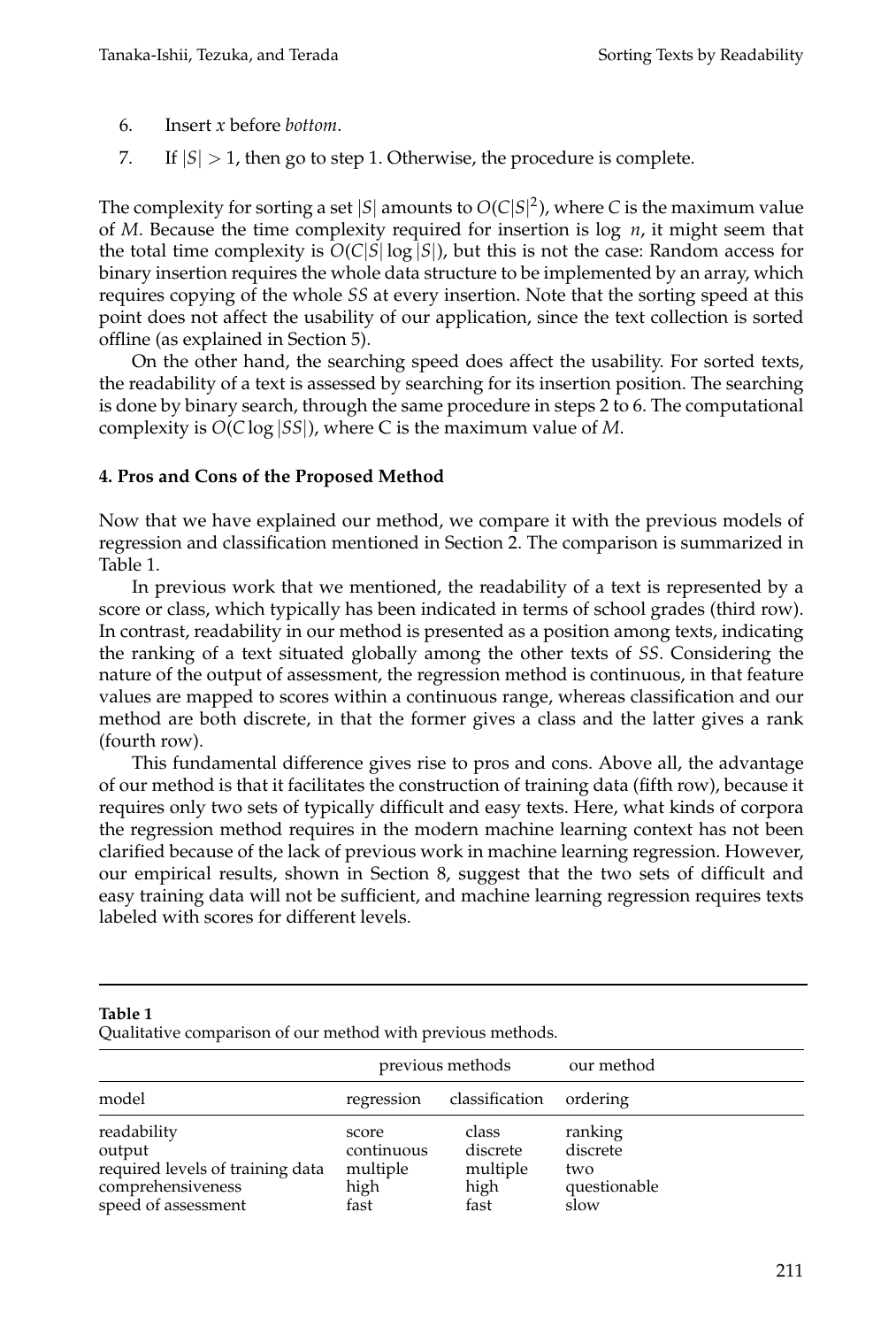At the same time, there are disadvantages to our model. First, because the method only outputs a relative ranking, applications must be re-designed differently from those in the previous work (sixth row). It could be said that when *a* > *b* for documents *a* and *b*, then *a* contains more unfamiliar words as tokens. Even if two texts are next to each other, however, their readability could be very different. For example, texts of grades 1 and 11 could be next to each other in a collection if it lacks texts from grade 2 to 10. An application system generated using our model must cope with this new problem caused by this lack of *absoluteness* for the readability norm. In the next section, we show how this problem is dealt with in Terrace through the use of graphical representation.

Second, the scores and classes of regression and classification are used to hash the position of texts within the readability norm. On the other hand, because our method lacks scores, the location of a text must always be searched for. Thus, the previous methods require only  $O(1)$  time for searching, whereas our method requires a certain amount of time before a response is obtained. Therefore, it must be verified that an application works within a reasonable response time when handling a large text collection. In Section 9, we show that the response time is indeed within a reasonable time.

# **5. Terrace: An Application**

As mentioned in Section 1, creation of this system was motivated by a request from faculty members who teach multiple foreign languages. These teachers must look for up-to-date reading materials with appropriate reading levels every day. This requires scanning through newspapers and Web resources. The teachers' request was that we construct a system that would facilitate this text search task. More precisely, given a sample text used within the classroom, the system should return texts of similar levels of readability from among newspaper articles and other on-line archives.

At the beginning of this project, we tried to apply Schwarm and Ostendorf (2005) and Collins-Thompson and Callan (2004). Because the request covered multiple languages, though, we faced the corpus construction problem in different languages. This problem was serious, to the extent that training corpora used in published work in English were unavailable. We were forced to look for another path towards building the requested system without annotated corpora having academic grades.

The problem of returning texts of similar readability does not necessarily require intermediating a score/class, because both the input and output are texts. Thus, changing our way of thinking, we looked for another readability norm, which led to the framework presented so far.

Terrace is a Web-based system in which the user uploads a text, and the system returns texts of similar readability from among a collection of texts usable as teaching materials, which are crawled for and obtained from the Web. Currently, Terrace works for English and Japanese. The number of languages is currently being increased.

Figure 4 shows an example of giving an input text to Terrace. After the user uploads the text and clicks the *Terrace search* button, a page like that shown in Figure 5 is displayed.

After showing the Terrace banner, the system presents the ranking of the text within the text collection, which is crawled from the Web site. The number of texts in the collection is 14,877 and each is taken from CNN (CNN 2008). The ranking in this example is 8,174th from the easiest text. A horizontal bar is shown below, indicating the location among the 14,877 texts, with triangular indicators showing the locations of texts with annotation in terms of grades. These indicators are meant to help users understand the location of the input text. They are generated by sorting texts with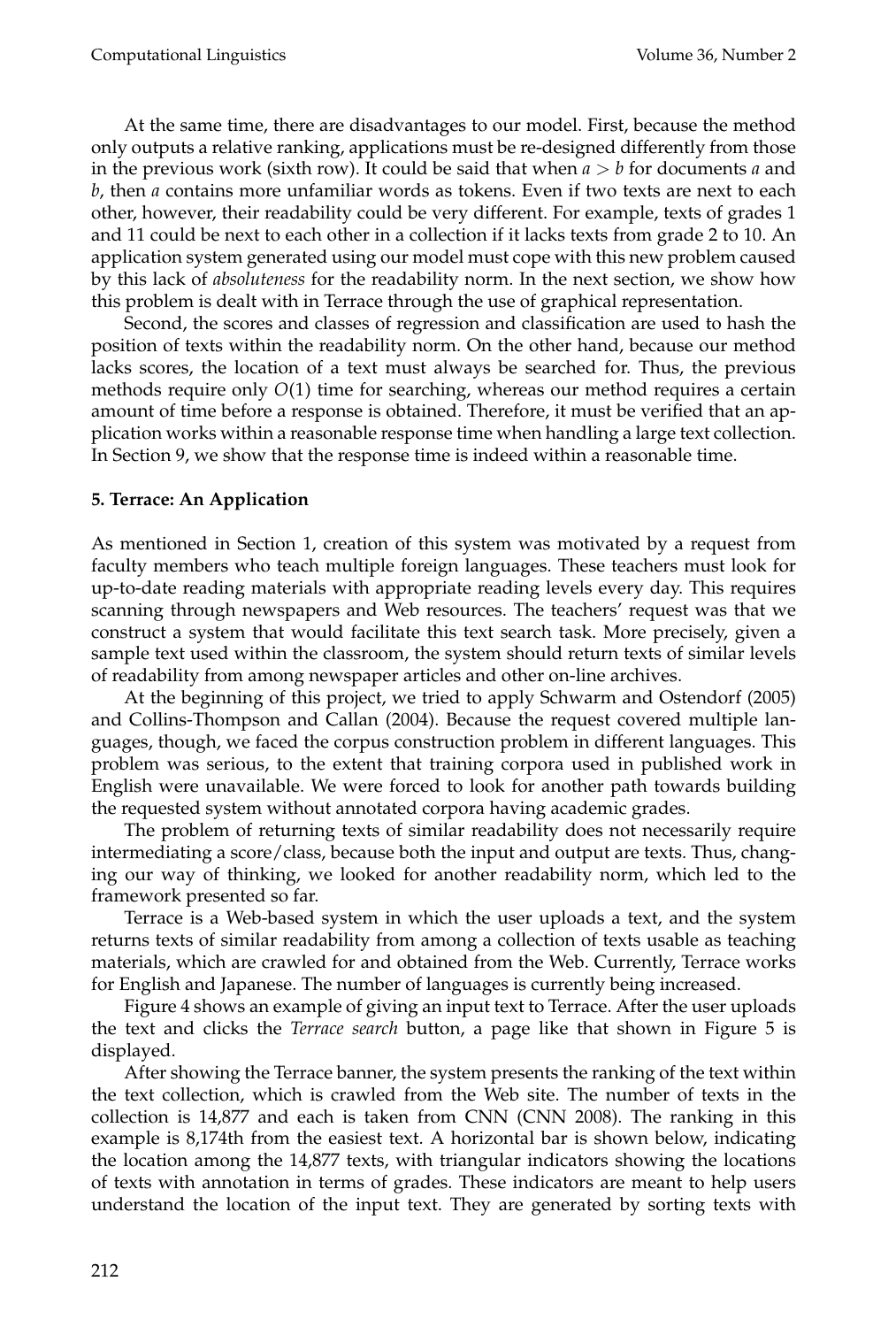[Tanaka-Ishii, Tezuka, and Terada Sorting Texts by](http://www.mitpressjournals.org/action/showImage?doi=10.1162/coli.2010.09-036-R2-08-050&iName=master.img-003.jpg&w=335&h=174) Readability

| Terrace<br>English / Japanese<br>finds reading materials based on reading level                                                                                                                                                                                                                                                                                                                                                                                                                                                                                                                                                                                                                                                                                                                                |  |
|----------------------------------------------------------------------------------------------------------------------------------------------------------------------------------------------------------------------------------------------------------------------------------------------------------------------------------------------------------------------------------------------------------------------------------------------------------------------------------------------------------------------------------------------------------------------------------------------------------------------------------------------------------------------------------------------------------------------------------------------------------------------------------------------------------------|--|
| Type or paste in text content to analyze:                                                                                                                                                                                                                                                                                                                                                                                                                                                                                                                                                                                                                                                                                                                                                                      |  |
| The influence of quantity on the cognitive perception of linguistic units is<br>studied by measuring the correlation between the frequency, obtained from<br>various corpora, and the word familiarity, obtained through psychological<br>experiments. In this figure, the plotted points represent words, with the<br>horizontal axis indicating familiarity and the vertical axis indicating log<br>frequency, as measured in 2 terabytes of data. The log frequency and<br>familiarity correlate well, and a high frequency is a necessary condition of a<br>word to be familiar. The larger the corpus, the larger the correlation. Also,<br>speech corpus data correlate better with familiarity than do writing corpus<br>data. Currently, these results are applied in statistical readability studies. |  |
| Terrace Search!                                                                                                                                                                                                                                                                                                                                                                                                                                                                                                                                                                                                                                                                                                                                                                                                |  |

### **Figure 4**

[Screen shot of Terrace input.](http://www.mitpressjournals.org/action/showImage?doi=10.1162/coli.2010.09-036-R2-08-050&iName=master.img-004.jpg&w=335&h=275)

| Terrace<br>finds reading materials based on reading level |                 |                                                                                                                                                  | English / Japanese                                                                                                                                                                     |
|-----------------------------------------------------------|-----------------|--------------------------------------------------------------------------------------------------------------------------------------------------|----------------------------------------------------------------------------------------------------------------------------------------------------------------------------------------|
| Your query is 8174 th in 14877 documents.                 |                 |                                                                                                                                                  |                                                                                                                                                                                        |
| Easy                                                      |                 | <b>Average!</b>                                                                                                                                  | Difficult                                                                                                                                                                              |
| $\frac{4}{91}$ $\frac{4}{91}$                             | $\overline{G2}$ | G3                                                                                                                                               |                                                                                                                                                                                        |
| <b>Nearest Documents</b>                                  |                 |                                                                                                                                                  | 14877 hits $\lceil$ xx sec]<br>1 << 8169 8170 8171 8172 8173 8174 8175 8176 8177 8178 8179  >> 14877                                                                                   |
| <b>Nearest Text</b>                                       |                 |                                                                                                                                                  |                                                                                                                                                                                        |
| Schneie<br>order-{8174}                                   |                 | Dont blame Back Orifice for security problems<br>http://www.edition.cnn.com/TECH/computing/9909/29/back.orifice.idg/index.html date-{1999-09-29} | (IDG) -- BackOrifice is a remote administration tool for Microsoft Windows and, as Bruce                                                                                               |
| that charges<br>order-{8175}<br><b>Easier Texts</b>       |                 | Wireless broadband targets home, home-office user                                                                                                | (IDG) -- Broadband2wireless (BB2W) this week launched a wireless broadband service<br>http://edition.cnn.com/2001/TECH/ptech/04/19/wireless.broadband.idg/index.html date-{2001-04-19} |
| an international                                          |                 | SpaceShipOne rocket engine gets boost                                                                                                            | (SPACE.com) -- When SpaceShipOne screams skyward this month on a mission to win<br>http://edition.cnn.com/2004/TECH/space/09/13/ss1.rocket/index.html date-{2004-09-16} order-{8173}   |

## **Figure 5**

Screen shot of Terrace result for the given input.

annotations together with the text collection. For example, the leftmost indicator **G1** shows where a text with an annotation of grade one is located within the bar. Note that such indicators are easily generated, because the number of annotated texts does not need to be large.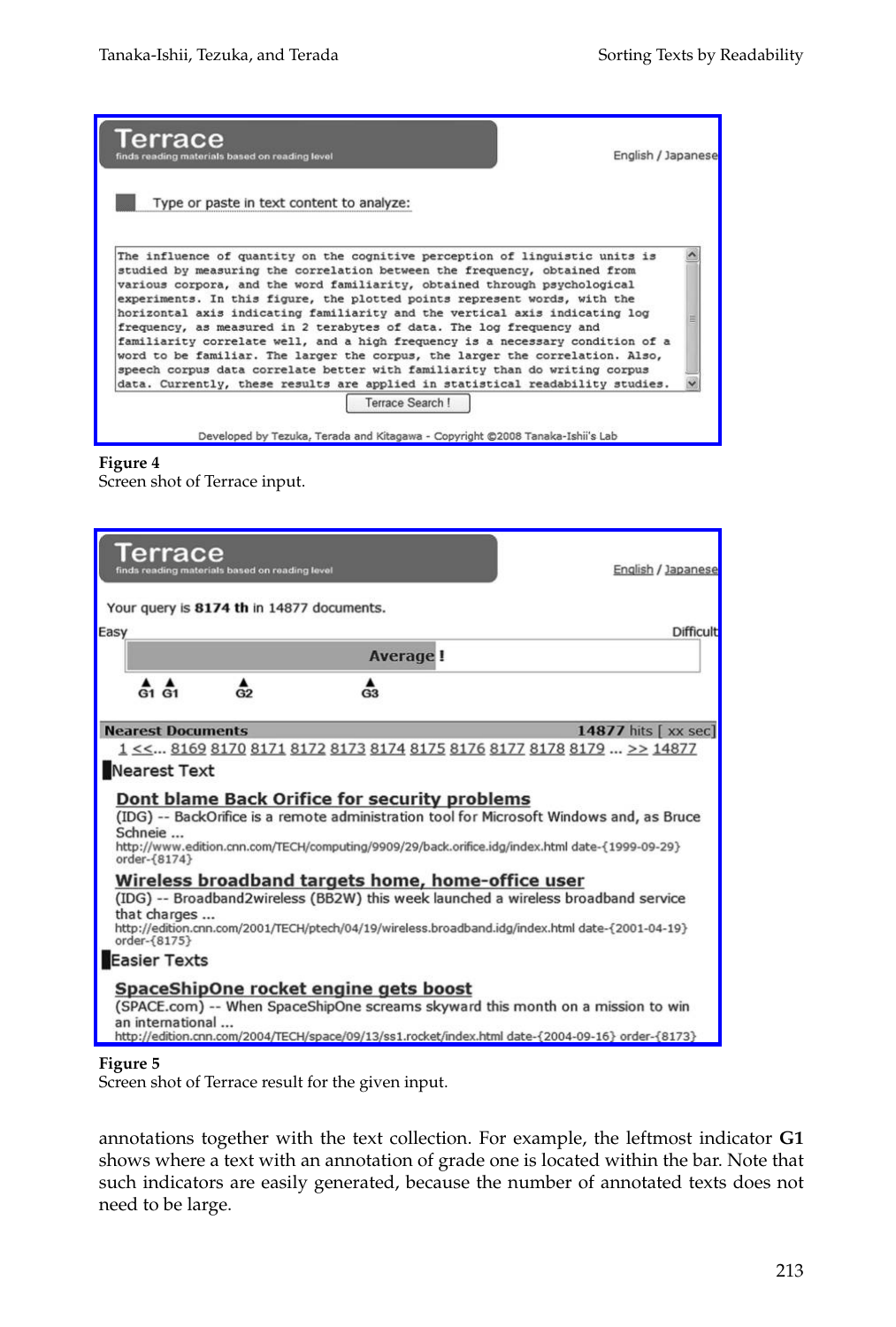[Computational Linguistics](http://www.mitpressjournals.org/action/showImage?doi=10.1162/coli.2010.09-036-R2-08-050&iName=master.img-005.png&w=215&h=110) Volume 36, Number 2





The texts with the closest readability are shown below, and then easier texts are listed. Further down, more difficult texts are listed. By clicking on any of these texts, the user can obtain texts with the desired readability.

This functionality of Terrace is implemented via two modules, one each for searching and for crawling, as shown in Figure 6. The crawler collects texts from news sites and other related archive sites every day, and the module incrementally sorts the collected documents. These texts are searched upon a user request.

## **6. Data for Evaluation**

In the rest of this article, the proposed method and the Terrace system are evaluated. The key question to be considered through the evaluation is whether the comparator can discern slight differences in the readability levels of test data from only two sets of training data that are roughly different.

The proposed method was tested for English and Japanese. The data is summarized in Table 2, where the upper block corresponds to English and the lower to Japanese. For

| Table 2<br>Training and test data. |                                                |                                           |            |                      |
|------------------------------------|------------------------------------------------|-------------------------------------------|------------|----------------------|
|                                    |                                                | English Data                              |            |                      |
| label                              | corpus                                         | levels                                    | # of Texts | # of Words           |
| Training & TD1-E                   | Time                                           | normal<br>children                        | 600<br>600 | 623,203<br>259,163   |
| TD2-M-E<br>TD2-F-E                 | AtoZ<br>English textbook                       | 27 levels (5 grades)<br>5 levels (linear) | 674<br>153 | 1,060,557<br>114,054 |
|                                    |                                                | Japanese Data                             |            |                      |
| label                              | corpus                                         | levels                                    | # of Texts | # of Words           |
| Training & TD1-J                   | Asahi newspaper                                | normal<br>children                        | 600<br>600 | 841,289<br>533,568   |
| TD2-M-J<br>$TD2-F-I$               | Japanese Textbook<br>Japanese Proficiency Test | 6 levels (linear)<br>4 levels             | 58<br>44   | 121,610<br>87,846    |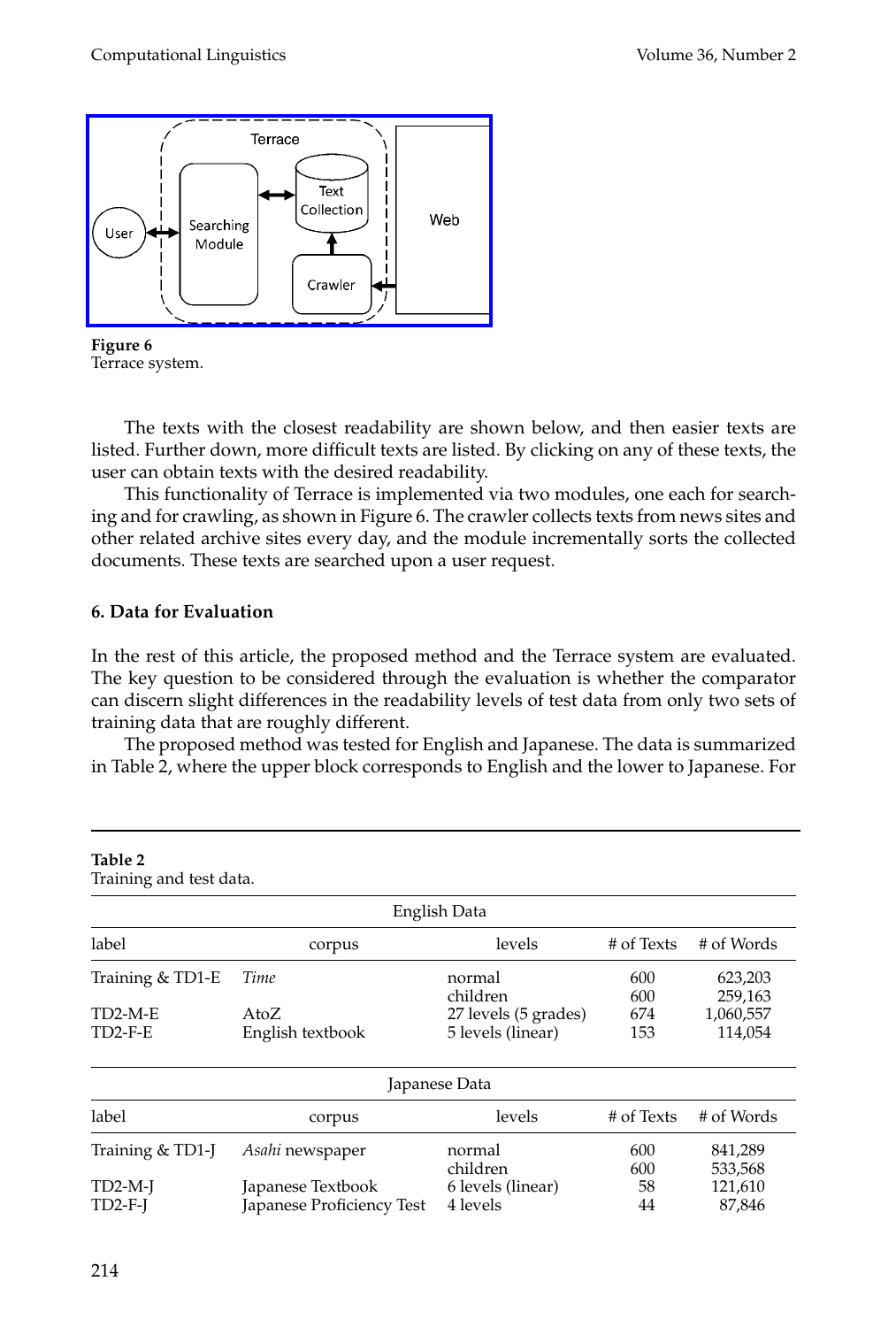both languages, there were training data and test data. The test data consisted of two sorts:

**TD1:** A collection of texts taken from the same kind of data as the training data.

**TD2:** A collection of texts unrelated to the training data and originally assigned levels or a linear ordering. These levels and ordering were used as the correct ordering in our work.

TD2 further consisted of two kinds of data in each language: data for learners of their mother tongue (i.e., children and students) and data for learners of a foreign language. These are labeled as TD2-M and TD2-F, respectively.

For English, the training data were taken from *Time* (Time 2008) and *Time For Kids* (TimeForKids 2008). We downloaded 600 articles (that is,  $|L_d| = |L_e| = 600$ ), of which 100 were used as TD1-E. The total number of different words in TD1-E is 22,736, which is the dimension of the feature vector of a text when TD2 is used as the text data.<sup>3</sup> When using subtraction as  $\circ$ , the dimension is doubled (for local and global), and when using concatenation, the dimension is four times this value. TD2-M-E consisted of the data set called AtoZ, which can be purchased (ReadingA-Z.com 2008). Each of the texts in this data set is labeled by 27 levels and graded by 5 levels. TD2-F-E consisted of the English textbooks used in Japanese junior high and high schools (Morizumi 2007; Yoneyama 2007). These texts are classified into five grades and also linearly ordered; that is, the texts become more difficult in their order of appearance in the textbooks. These levels and orders originally attached to the data were used as the gold standard in this study. For the global frequency, we used the log frequency of each word as measured from almost 6 terabytes of Web data in English, scanned in the autumn of 2006 (Tanaka-Ishii and Terada 2009).

For Japanese, the training data and TD1-J were taken from *Asahi* newspapers (AsahiNewspaper 2008; KodomoAsahi 2008). Six hundred (600) articles were acquired, and 100 of these were used as TD1-J. The total number of different words in this training data is 48,762.<sup>4</sup> TD2-M-J consisted of Japanese junior high and high school textbooks with six grades, which also appeared in a linear order (Miyaji 2008). TD2-F-J consisted of the texts used in the Japanese language proficiency test (JEES 2008). The texts in this data set are classified into four levels and not linearly ordered. For the global frequency, we used the log frequency of each word as measured from almost 2 terabytes of Web data in Japanese, scanned in the autumn of 2006.

The other evaluation settings were as follows. As the SVM (Joachims 1998, 1999), we used LIBSVM (Chang and Lin 2001). The SVM training was done using the parameters of cost = 0.1 and gamma = 0.00001 with a Gaussian kernel. The value of *K* used in robust sorting (Section 3.2) was  $K = 2$ .

# **7. Evaluation of the Comparator**

The basic performance was first tested using TD1. Because  $|L_d| = |L_e| = 600$ , 500 texts were chosen and paired randomly, and  $2 \times 500 = 1,000$  pairs were used for training. The factor of 2 is necessary, because a pair can be used twice by exchanging the comparison order *Ved* and *Vde*. The remaining 100 texts were randomly paired and tested. The results

<sup>3</sup> Words are transformed into their standard forms using the Lancaster algorithm (Paice and Husk 2008). Moreover, we do not use feature selection, because it has been reported that the distribution of function words also counts with respect to readability (Collins-Thompson and Callan 2004).

<sup>4</sup> Words are transformed into their standard forms using MeCab (Kudo 2009).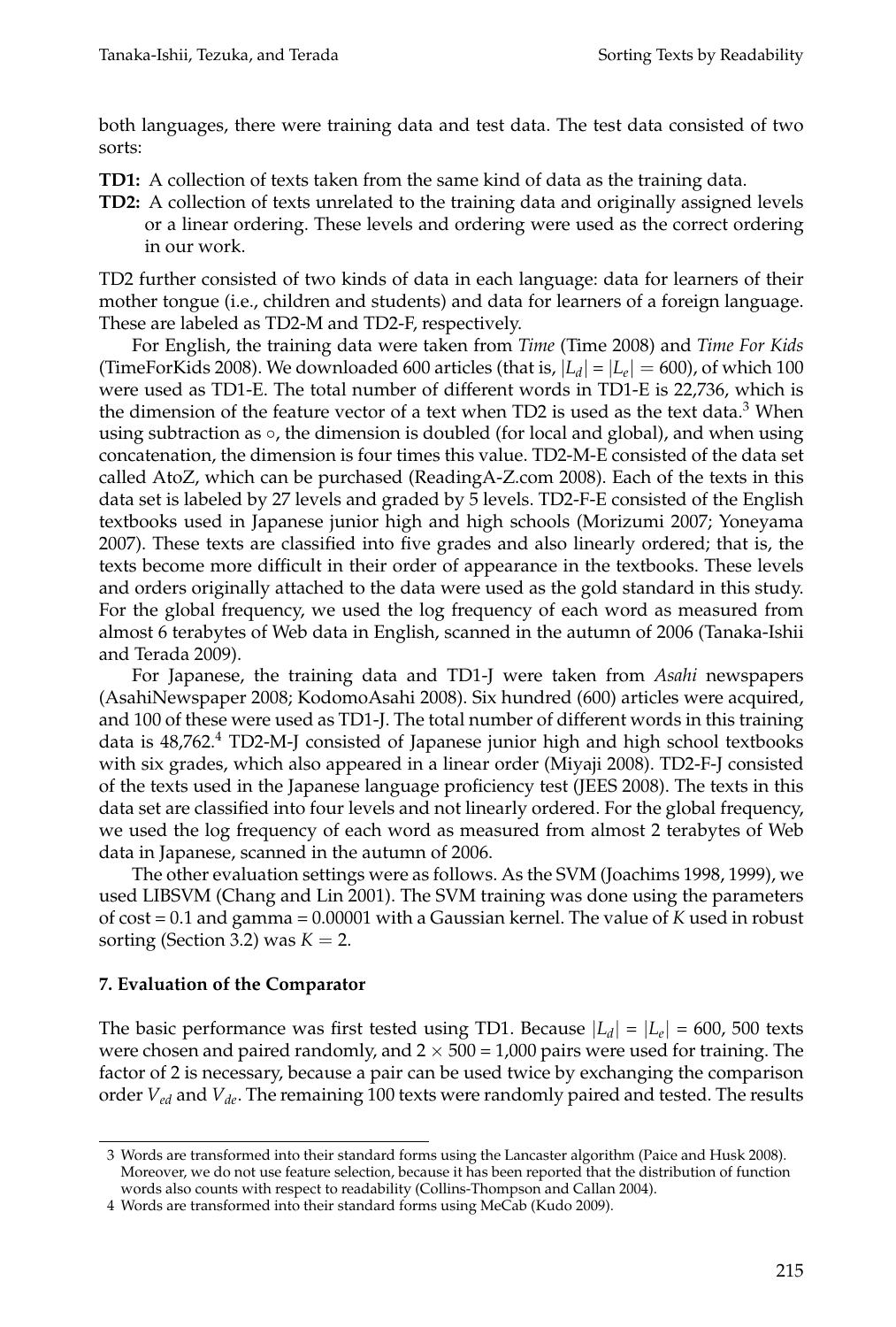#### **Table 3**

Accuracy of the comparator for different operators and features tested on TD1.

| English                             |        |  |  |
|-------------------------------------|--------|--|--|
| Concatenation 91.67%<br>Subtraction | 94.27% |  |  |
| Japanese                            |        |  |  |
| Concatenation 95.47%                |        |  |  |

Subtraction 95.47%

presented here were produced through six-fold cross-validation, and each fold was further repeated five times by changing the pairing of training and testing (i.e., total execution was done 30 times to obtain one performance value).

Table 3 shows the accuracy for English (upper block) and Japanese (lower block). The rows of a block represent the different operators explained in Section 3.1. Overall, the scores were above 90%.

The comparator performance for TD2 was also investigated (Table 4). Here, the training data amount was set to  $2 \times 600$ . The accuracy was measured for all pairs of texts with different levels. For TD2-M-E, all five levels were considered, whereas for the linearly ordered TD2-F-E and TD2-M-J, the levels were considered by grade (that is, five levels for TD2-F-E and six levels for TD2-M-J). The accuracy reported here is the average of execution done five times by changing the random pairing for the training data. The performance was, in general, lower than that for TD1, but still stayed close to 90%. For the operator ○, whether concatenation or subtraction was used made no difference. Therefore, from here on, the operator  $\circ$  is set to concatenation.

To evaluate the classification performance in more detail, the accuracy for every two-class combination was determined for TD2-M-E in English, as shown in Table 5. Because TD2-M-E has five grades, the columns indicate the 1st to 4th grades, whereas the rows indicate the 2nd to 5th grades. The evaluation thus forms a  $4 \times 4$  table, where each cell indicates the accuracy of distinguishing the two–class pairs for the row and column.

| Table 4                | Accuracy of the comparator (TD2). |                     |
|------------------------|-----------------------------------|---------------------|
|                        | English                           |                     |
|                        | Concatenation                     | Subtraction         |
| TD2-M-E<br>$TD2-F-I$   | 97.23 %<br>$90.06\%$              | 97.14%<br>$90.06\%$ |
|                        | Japanese                          |                     |
|                        | Concatenation                     | Subtraction         |
| $TD2-M-J$<br>$TD2-F-J$ | 88.18%<br>94.49 %                 | 88.18%<br>94.49 %   |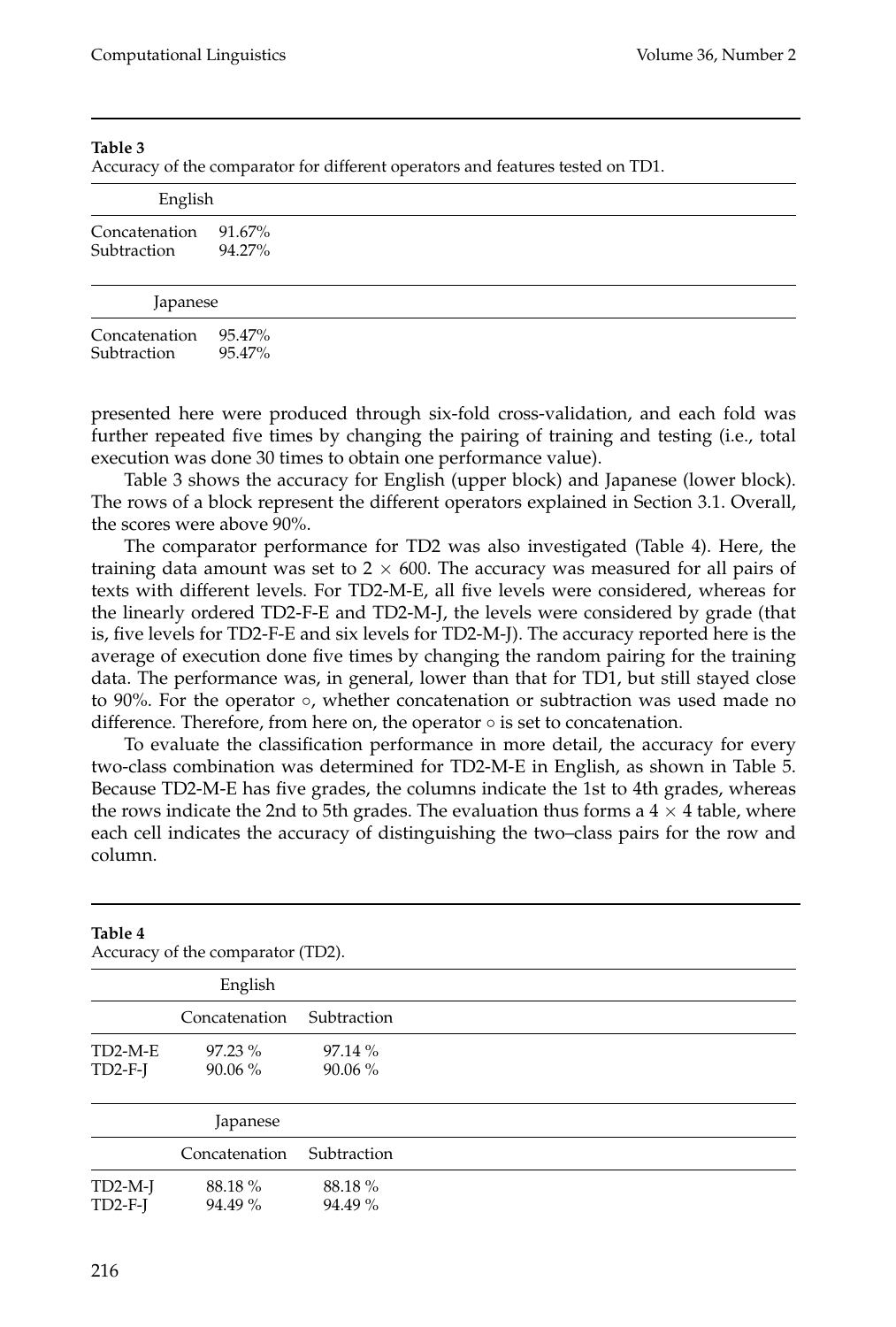|         |                          |                   | Grade 4 Grade 3 Grade 2 Grade 1 |         |  |  |
|---------|--------------------------|-------------------|---------------------------------|---------|--|--|
| Grade 5 | 84.28%                   | 98.18%            | 100.00%                         | 100.00% |  |  |
| Grade 4 | $\overline{\phantom{m}}$ | 94.16%            | 99.97%                          | 100.00% |  |  |
| Grade 3 | $\overline{\phantom{a}}$ | $\sim$ 100 $\sim$ | 96.79%                          | 100.00% |  |  |
| Grade 2 | $\overline{\phantom{m}}$ | $\qquad \qquad$   | $\overline{\phantom{0}}$        | 99.01%  |  |  |

**Table 5** Classification results between two classes, tested for TD2-M-E in English.

The closer to the diagonal, the more difficult the classification task was, because the levels to be distinguished became closer to each other. The results reflect this tendency, with lower values for cells closer to the diagonal. In particular, the performance for discerning grades between pairs of the 4th and 5th grades was poor. Distinction between the 1st/2nd and 2nd/3rd grades was more successful than that between the 3rd/4th and 4th/5th grades, since the lower the grades the easier it is to discern two given successive school levels.

Before going on to actually sort text using the comparator, we verified how abnormal our generated comparator was. Ideally, we want a complete ordering of the set, and for this the comparator must obey certain laws in the sense of mathematical sets. A comparator is considered abnormal if it does not obey two laws:

**Reversibility:** Texts  $a, b$  are defined as reversible if  $b < a$  and  $a > b$  both hold. This corresponds to the law that when  $V_{ab}$ 's value is +1, then  $V_{ba}$ 's value must be -1 and vice versa.

**Transitivity:** If  $a < b$  and  $b < c$ , then  $a < c$ .

Especially for transitivity, in an ordered set this law is the primary requirement that must be fulfilled among ordered elements. If transitivity does not hold in many triples, we have to introduce partial ordering instead of the total ordering considered thus far.

The anomalies were measured by using the four TD2 data sets. For all pairs and triples of TD2, we tested the reversibility and transitivity for all possible pairs and triples by changing the random pairing of test data (TD1) five times. For reversibility,

- 10 pairs out of 226,801 for TD2-M-E were non-reversible once,
- 1 pair out of 11,628 for TD2-F-E was non-reversible once, and
- all pairs for all other data and random pairings of training data were reversible.

Such strong results were obtained because the training was done by reversing the order of the pairs (thus, the SVM learned both *Ved* as +1 and *Vde* as –1.) Similarly, for transitivity,

- one triple out of 50,803,424 of TD2-M-E was non-transitive once, and
- all triples for all other data and random pairings of training data were transitive.

Such results show how rarely these anomalies occur in our method. Therefore, our choice of total ordering seems relevant.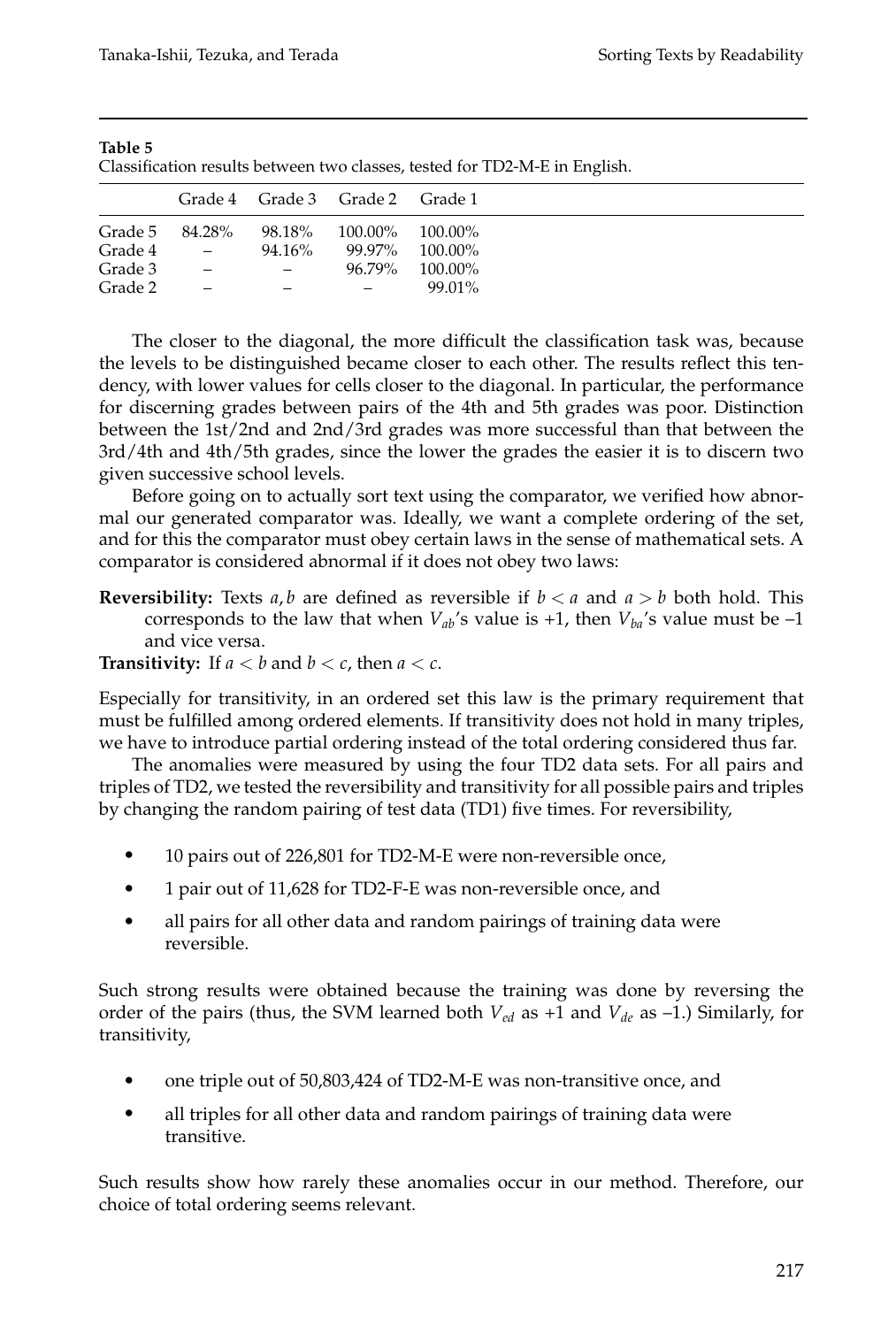# **8. Evaluation of Sorting**

Since the basic results have been clarified thus far, we will now report the results for concatenation for a more global evaluation of sorting and searching.

The TD2 data were sorted by the method explained in Section 3.2, and the correlation with the correct order was investigated. Three methods were used for comparison:

- Flesch–Kincaid
- Dale–Chall
- Support vector regression (SVR [Drucker et al. 1996])

In these three methods, the readability level is obtained as a value, whereas our method presents an order. Therefore, the results of the three methods were sorted according to the values. The resulting orders for the three methods and for ours were then compared with the correct order in the test data. We used the finest annotation for correct ordering; for example, 27 levels for TD2-M-E, linear ordering for TD2-F-E, linear ordering for TD2-M-J, and 4 levels for TD2-F-J.

Here, SVR was trained by labeling the *Time*/*Asahi* newspaper texts as +1.0 and the texts of *Time*/*Asahi* for children as –1.0, and then using the 600 texts for training. The LIBSVM package was used with the same kernel and parameter settings given in Section 6.

We used Spearman's correlation to evaluate the ordering. Spearman's basic correlation formula is

$$
r_s = 1 - \frac{6 \sum_{i=1}^{n} d_i^2}{n^3 - n}
$$

where  $n$  is the number of texts, and  $d_i$  is the difference in ranking between the correct and obtained results for text *i*. This formula has an extended version to cope with multiple elements having the same ranking. Given *x* and *y* as ordered sequences with the same ranking, the correlation is given as follows:

$$
r_s = \frac{T_x + T_y - \sum_{i=1}^n d_i^2}{2\sqrt{T_x T_y}}
$$

where

$$
T_x = (n^3 - n) - \sum_{i=1}^{n_x} (t_i^3 - t_i), \quad T_y = (n^3 - n) - \sum_{j=1}^{n_y} (t_j^3 - t_j)
$$

Here,  $n_x$  and  $n_y$  are the numbers of the rankings for equivalently ranked elements in *x* and *y*, respectively, and *ti*, *tj* denote the number of elements with the same ranking as elements which are indexed as  $i, j$ , respectively. For example, given an order  $x =$ [1,2,3,3,4],  $n_x = 1$ , because only 3 had the same ranking,  $t_i = 2$  for  $i = 1$ , because there are two 3s.

The results are shown in Figure 7. The horizontal axis represents the four data sets of TD2, and the vertical axis represents the correlation value. Note that for the Japanese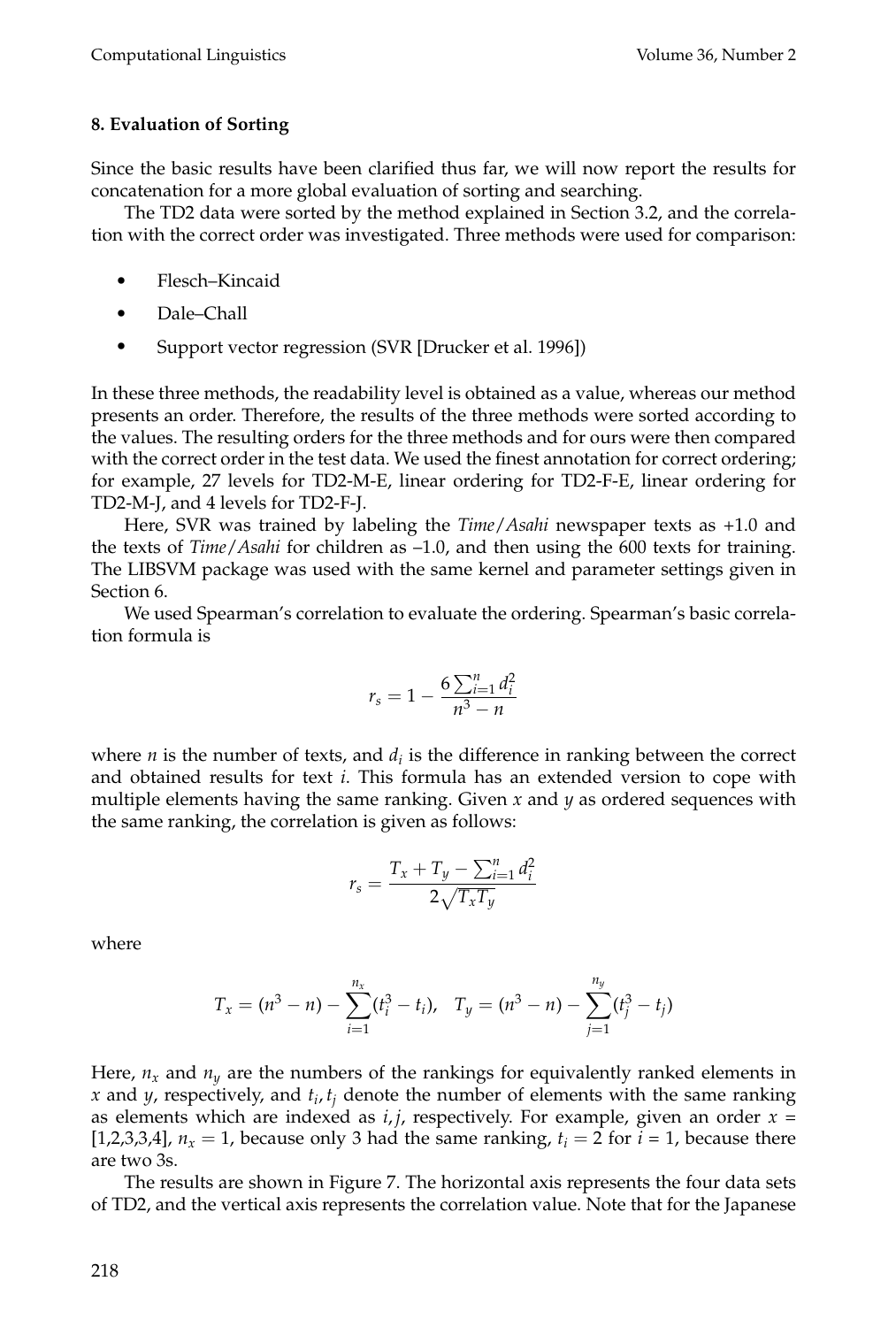

**Figure 7** Correlation with the test data.

data, there are only two bars, because Flesch–Kincaid and Dale–Chall are inapplicable. Moreover, note that the vertical heights are comparable within a data set but not among data sets, because the number of levels for each data set is different.

Comparing within each block, our method performed better than any other, having a correlation of more than 0.8 for all cases. Flesch–Kincaid performed quite well, having a high correlation of more than 0.6 for the TD2-M-E data. The use of SVR was less effective, with the correlation being lower than that with our method. This shows that the performance of the regression method is limited, even with a machine learning method, when training data for two levels only are available. In contrast, our method shows that even with rough two-level training data, high correlation is achievable. Such performance is enabled by comparison among texts even in the middle range between difficult and easy texts.

How this performance compares to that of previous classification methods is difficult to say. Above all, our method cannot be fairly compared with previous classification methods from the viewpoint of classification, because in order to transform our sorted results into classes, we would have to give the number of texts in each class. Because this information is not provided to the classification methods, the comparison would be unfair, thus favoring our method. Therefore, the comparison must be made by means of correlation. Another problem is that because we do not possess the training data used in previous work, we could only test with what we have listed in Table 2.

Therefore, we compared the performance using TD2-E-M as training data. Because the amount of training data was small, the number of classes considered here was five. Slightly less than half of the data (67 texts) was taken from *each* of five different levels, and the remaining texts (which differed in number at each level) were used for testing: a sufficient amount of test data is needed, too, since our evaluation is done through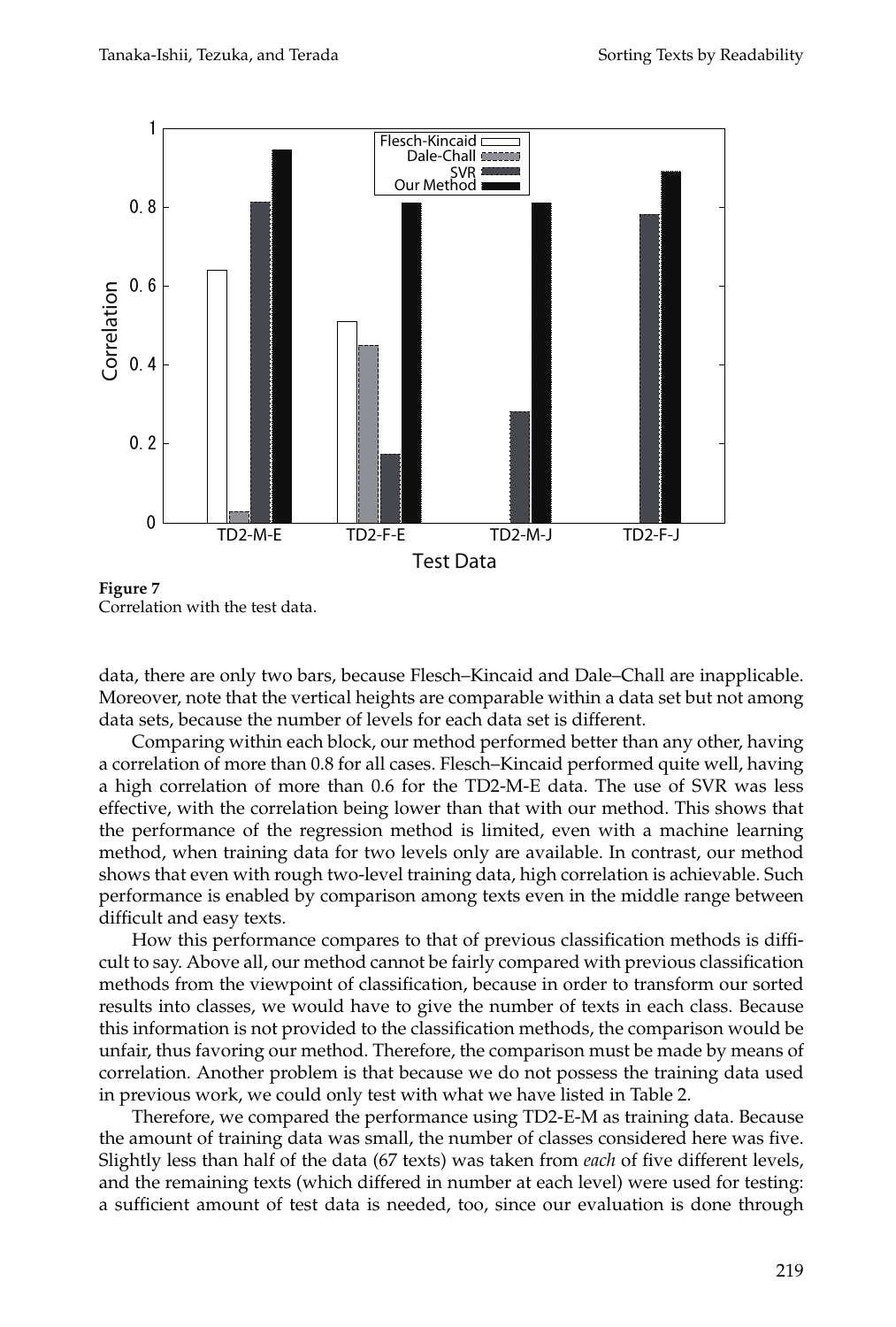correlation measured on sorted results. By exchanging the halves, the result reported here is the average of two-fold cross-validation.

We compared three methods:

- 1. A classification method using part of TD2-E-M as training data.
- 2. The sorting method using the same part of TD2-E-M as training data.
- 3. The sorting method with TD1-E as training data.

The first classification method followed that of Schwarm and Ostendorf (2005). The amount of training data used to build a classifier for *each* class was 67 for +1 and  $4 \times (67)$ for –1. The parameters used for the SVM were the same as those used for our method. For the second method, the training data consisted of 1,340 ( $2 \times 5C_2$  [pairs among 5 classes]  $\times$  67 texts) random pairs of two successive levels. Each fold of two-fold crossvalidation was done five times by changing the pairs randomly. For the third method, TD1-E was used as in the previous evaluation, but this time the verification was done with five levels (whereas the first block in Figure 7 was evaluated with 27 levels). The amount of training data was the same as TD1 (i.e., 1,200) and the experiment was done five times by changing the pairs randomly.

The results are shown in Figure 8. Three bars are shown from first to third, corresponding to each of the three methods. For classification, the correlation was 0.925, whereas the correlations of the second and third bars were 0.946, 0.941, respectively. Our methods thus slightly outperformed the classification method. Moreover, the difference between the second and third methods showed that two-level training data could perform similarly to multiple-level training data. This shows the strength of our method



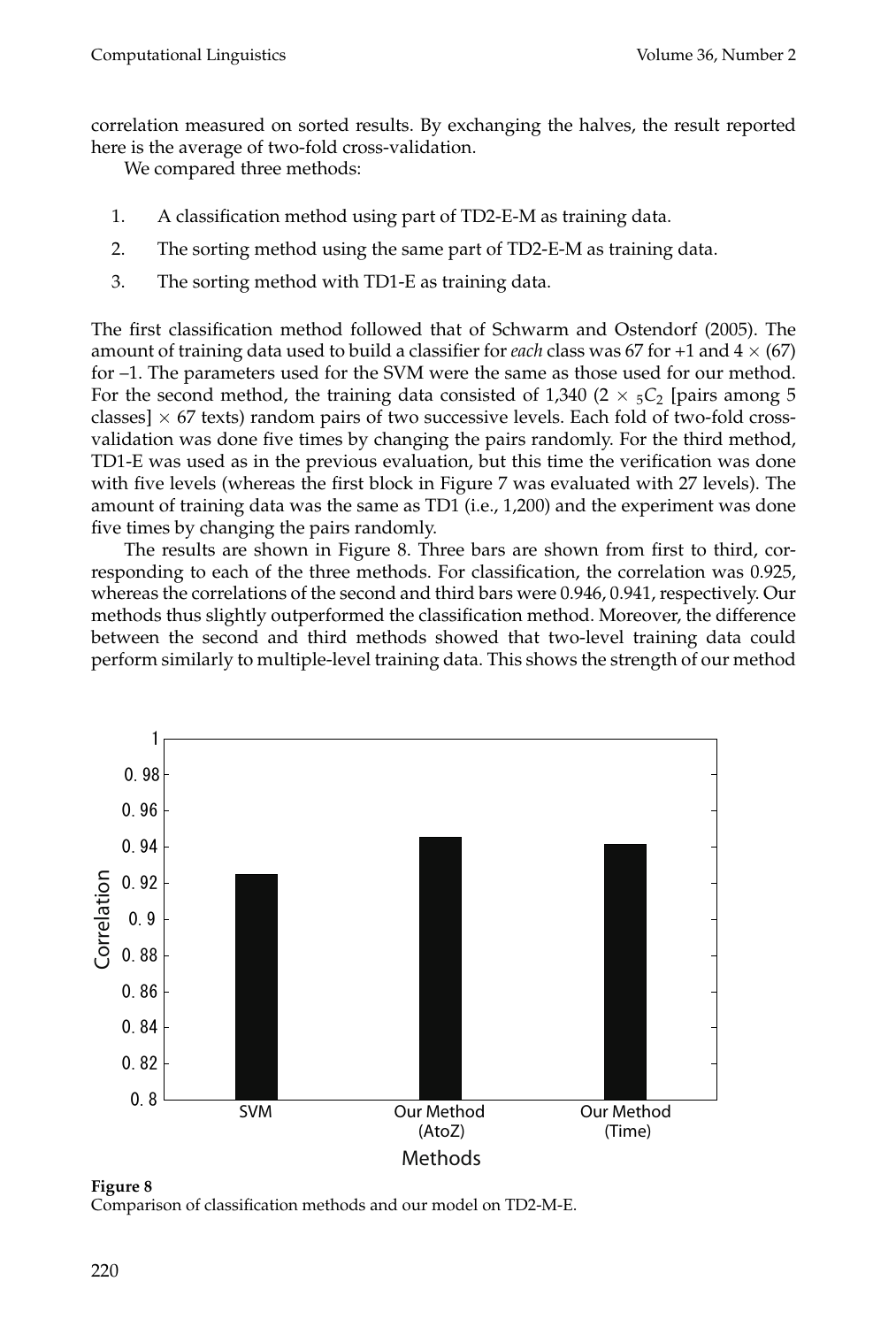in that it can *complement* a limited amount of training data through relative comparison within the set.

It is not our intention, though, to assert that our method is better than the classification method based only on this experiment. Classification has a much better chance of achieving better performance with large-scale training data, especially when features are studied further. The point here is to show the potential of the sorting model, especially when sufficient amounts of corpus data annotated in multiple classes are unavailable.

Finally, we investigated the effect of the amount of training data as mentioned in Section 3.1. Given a set of relatively difficult texts  $L_d$  and a set of easy texts  $L_e$ , the maximum number of training pairs will amount to  $2 \times |L_d| \times |L_e|$ , with |*L*| indicating the number of elements in set *L*. Two effects related to the amount of data should be considered. First, there is the effect of the absolute amount of data used; that is, the amounts of  $|L_d|$  and  $|L_e|$ . We let  $N = |L_d| = |L_e|$  and measured the correlation shift by changing *N* from 100 to 600. For each *N*, the number of training pairs was 2*N*, constructed by randomly sampling *N* documents from  $L_d$  and  $L_e$  and forming *N* pairs, and then constructing  $V_{de}$  and  $V_{ed}$  for each pair.

Second, the effect of combination should be considered; that is, the number of pairs whose maximum number is  $2 \times |L_d| \times |L_e|$  for a given *N*. When  $N = 600$ , this amounts to 720,000 training pairs, which is too large in terms of the time required for training. Therefore, by fixing  $N = 100$ , we tested the learning effect for numbers of training pairs up to  $2 \times 100 \times \{1, 5, 10, 50, 100\}$ .

The results are shown in Figure 9, where the first graph shows the effect of the amount of data and the second graph shows the effect of combination. The horizontal axes represent the amount of training data (namely, 2*N* for the first graph and  $2 \times 100 \times$ {1, 5, 10, 50, 100} for the second graph), and the vertical axes represent the correlation. In the second graph, the horizontal axis is in log scale. Each graph has four lines, each corresponding to a subset of data from TD2. Every plot was obtained by averaging five repetitions of the random pairing of learning data.

In the first graph, the increase in the amount of local data led to only a slight increase in performance, which is almost invisible. In the second graph, the increase in combination did not lead to higher performance, but rather to drastically decreased performance for the English data. This decrease was especially prominent with TD2-F-E, the English textbook for Japanese students. This must have been due to the different natures of the training and test data. On the other hand, the texts of the *Asahi* newspaper articles and TD2-{M,F}-J are controlled under a similar standard (in terms of vocabulary, syntax, and so forth), which would account for the difference from the case in English.

These results suggest that even if our method has the possibility of obtaining large amounts of training data by combination, this would not lead to higher performance. Moreover, the graphs suggest the importance of obtaining a sufficient amount of training data from two levels which match the target domain.

#### **9. Evaluation of the Terrace System**

#### **9.1 Evaluation of Searching**

The search performance using the algorithm presented in Section 3.2 was evaluated via the average positional error when a text is searched. The search performance of our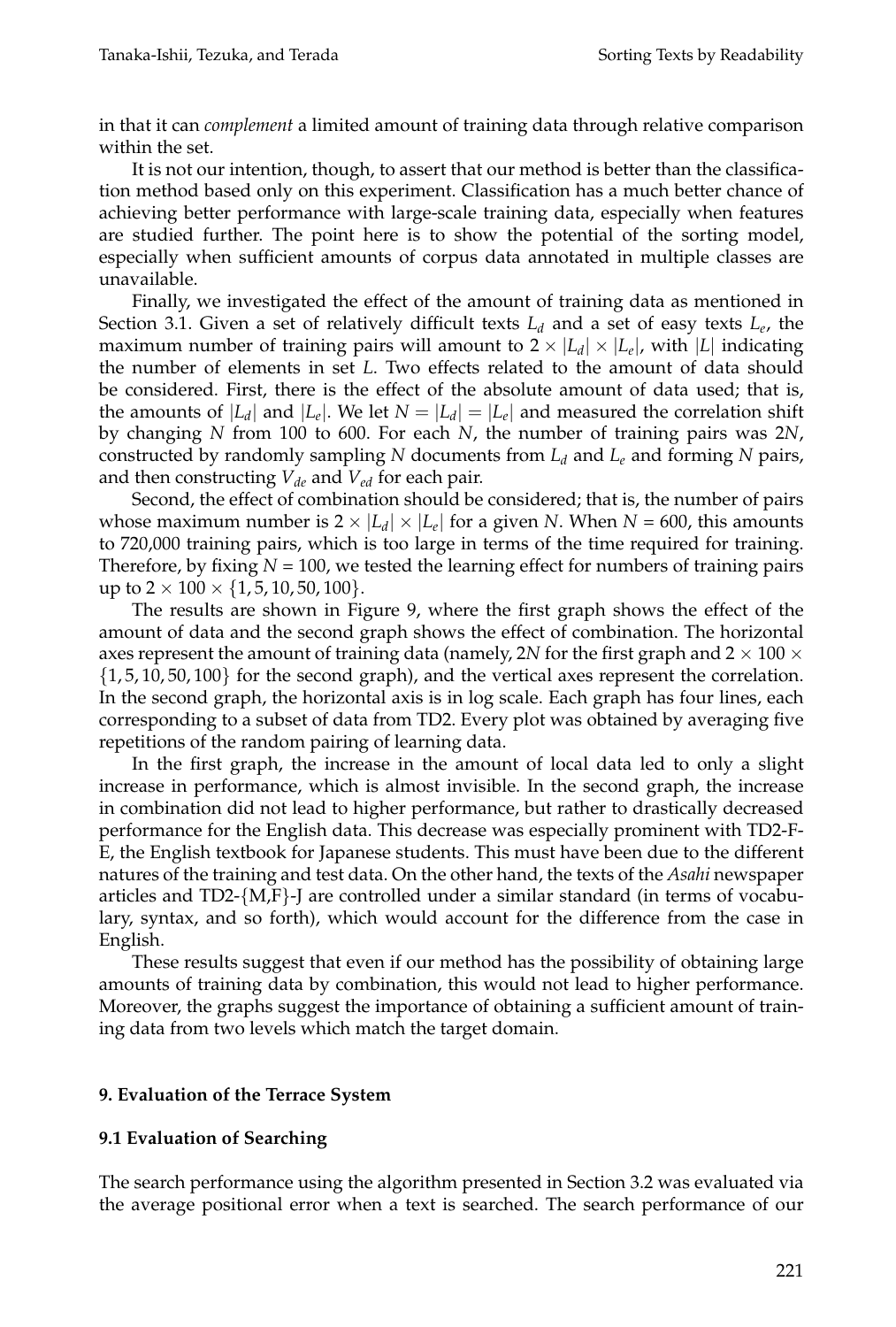

# **Figure 9**

Effect of increasing the amount of data (left: corpus data amount; right: training data amount increased by combination).

method was compared with that of the three methods presented at the beginning of Section 8. Because the sorting performance already differed among the methods, we evaluated the performance on correctly sorted texts. One text was removed from the correctly sorted texts, its position was searched for with each method, and the difference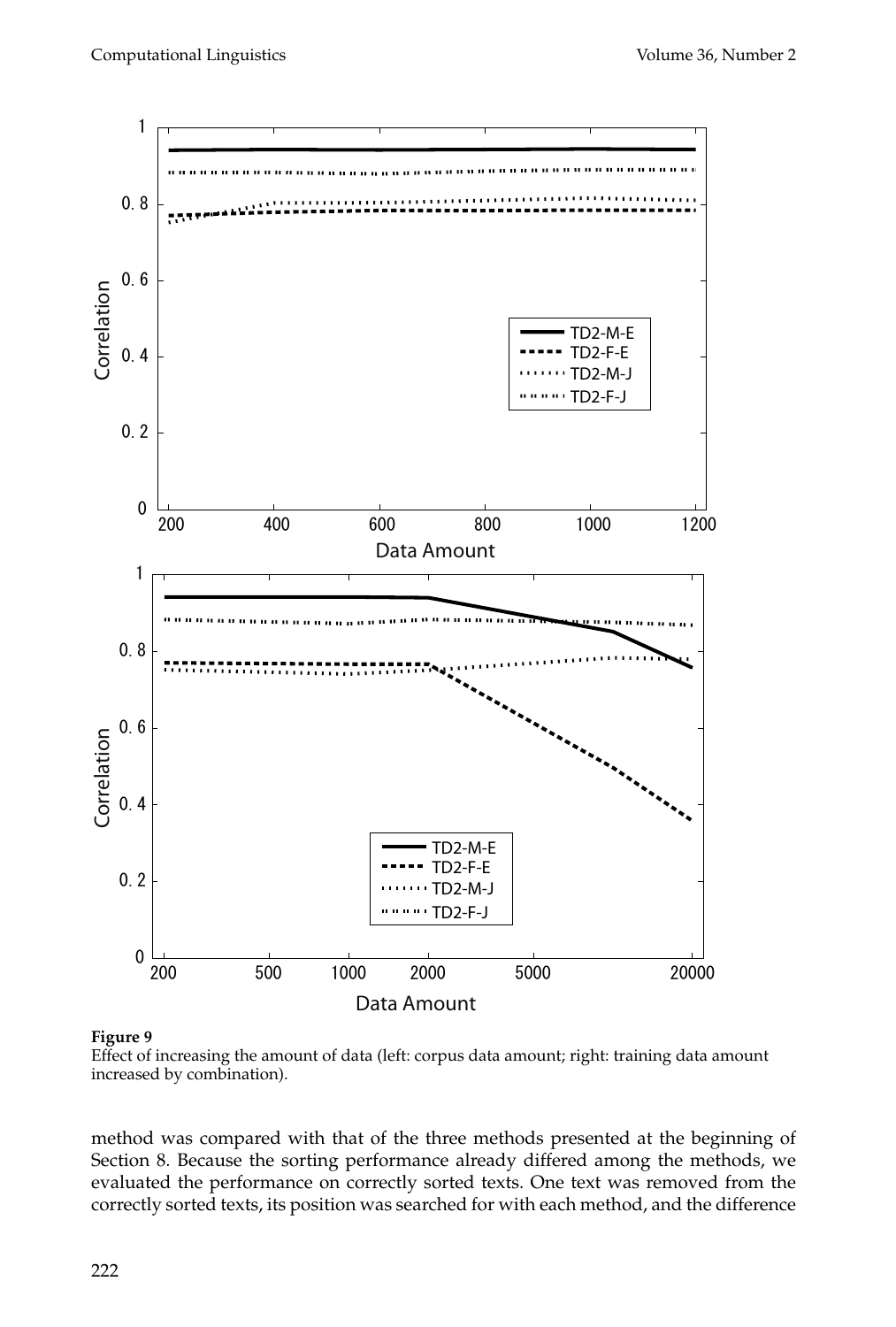between the resulting and correct positions was measured. This procedure was repeated for all texts of TD2, and the average difference was obtained. The finest levels for TD2 were used as the correct annotation. The execution was again performed five times by changing the random pairing within the training data.

The results are shown in Figure 10. The horizontal axis represents blocks of TD2 data, and the vertical axis represents the average locational error of searching divided by the total number of levels of each data. Unlike the correlation figures seen so far, the smaller the value of each result, the better the precision of the search results. As was the case in Figure 7, the heights of bars are comparable within a data block, whereas bars across blocks are not comparable because of the different numbers of levels.

Naturally, the results are *reversed* from those of Figure 7. Methods with higher performance in sorting had smaller errors. Overall, our method had the smallest errors among all methods.

Because Terrace is different from previous systems based on the absolute scores of Flesch–Kincaid or Dale–Chall, it was presented to several language teachers who originated the Terrace project (as mentioned in Section 5). They reacted positively to Terrace, even though the system does not show any absolute readability scores. There are two main reasons for the favorable response. First, as mentioned, because they need texts rather than scores, teachers liked the fact that Terrace returns texts directly without outputting the values. With previous systems, teachers themselves had to input one candidate text after another to find one of an appropriate level. Second, for foreign language teachers, especially of languages other than English, scores are not well standardized, and teachers are often puzzled by some readability scores. The teaching levels do not necessarily correspond to standard school grades for natives. Therefore, they prefer that a system outputs texts directly as in Terrace, because this means they



**Figure 10** Search comparison.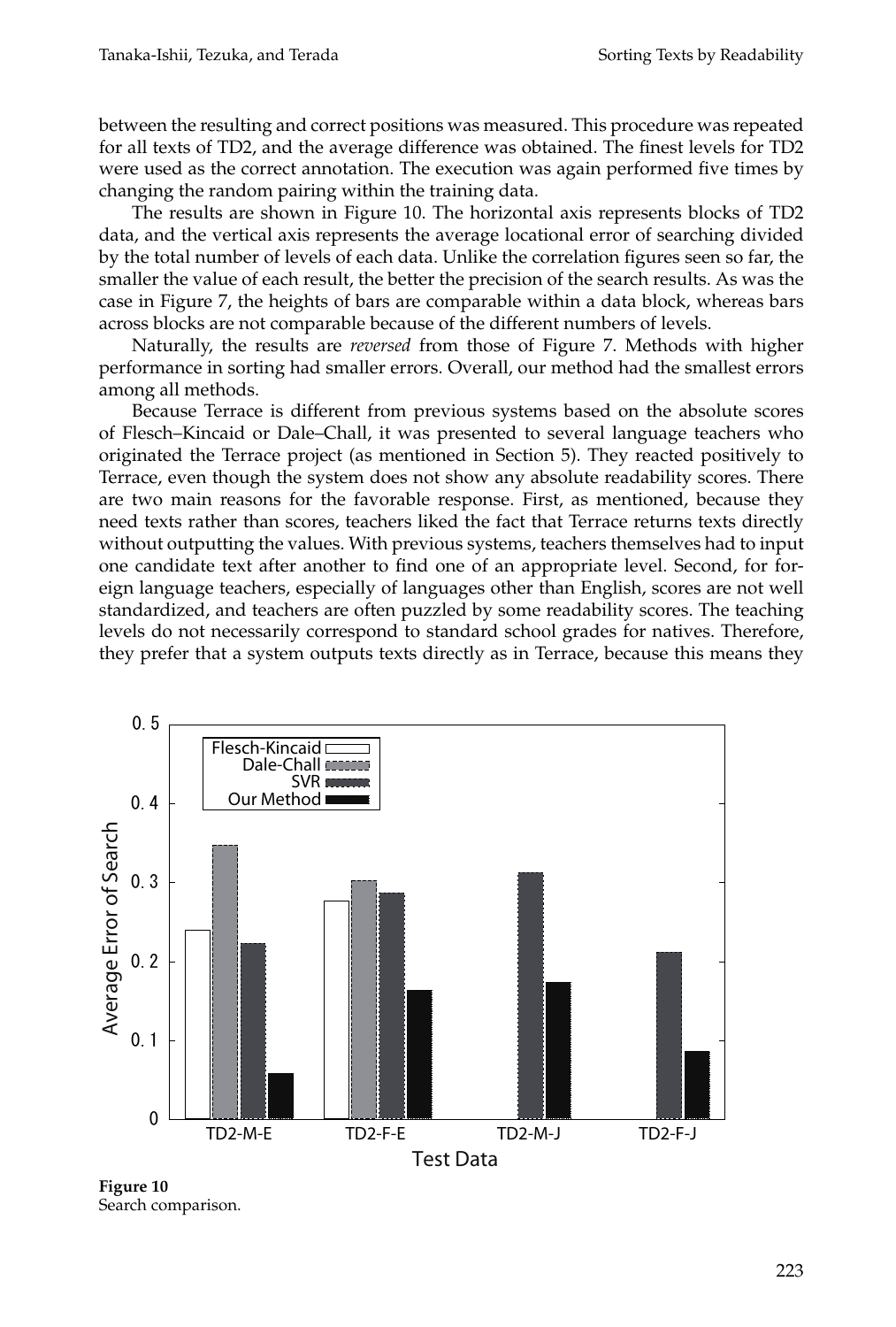do not have to interpret some score which is difficult to assess. Nevertheless, they found that the graphical indicators are helpful for locating themselves among numerous collections.

# **9.2 Response Time**

In Section 4, qualitative analysis showed that a disadvantage of our model is the greater computational complexity in readability assessment. This section reports on the response time when using Terrace.

The response time of Terrace is determined by the addition of three factors:

- extraction of features from a text
- searching for the text's position within a text collection
- system overhead time (server access, Web page generation, etc.)

The time needed for feature vector construction is linear with respect to the text length. This process is conducted once before a search. The text's position within the text collection is then searched for. Because comparison is performed multiple times in a search, this factor dominates the response time. As mentioned in Section 3.2, this time is logarithmic with respect to the number of texts in a collection. The last factor is constant.

We evaluated the response time for TD2-M-E, since we currently have a larger text collection in English and TD2-M-E is a larger data set than TD-F-E. As noted in Section 5, this collection amounts to 14,877 texts taken from CNN (CNN 2008). The input texts were all texts of TD2-M-E. Because  $K = 2$ , which makes  $M = 2 \times K + 1 = 5$  (e.g., the width of comparison was 5), the total number of comparisons was about 70 for one search. The computational environment was as follows: CPU: Intel(R) Core(TM)2 Quad CPU Q9550 (2.83 GHz); main memory: 3.5 GB; OS: Debian GNU/Linux 4.0.

The results are plotted in Figure 11. Because the key factor for response time is the length of a text, the horizontal axis represents the text length and the vertical axis represents the response time. Each plot corresponds to one text in TD2-M-E. The longer the text, the slower the response time will be. The plotted points are separated into two clusters, with one at the upper right and the other just below. This disjunction corresponds to texts which were judged as more difficult and those judged as easier, respectively, at the *first* comparison within the binary search. Because the Terrace system stores its feature vectors in a MySQL database, when the number of non-zero features is large, access becomes slower, even when all vector dimensions are the same. For texts judged as more difficult at the first comparison, the vector length in the string (which is how it is implemented in MySQL) becomes longer, and the overall procedure takes a longer time. In any case, for all texts the response time was less than a second. Therefore, although our method does have a complexity disadvantage, the results of this evaluation suggest this is not a serious problem.

# **10. Conclusion**

We have described a new model of readability assessment that uses sorting. Our approach makes it possible to assess the readability of texts in terms of *relative* ease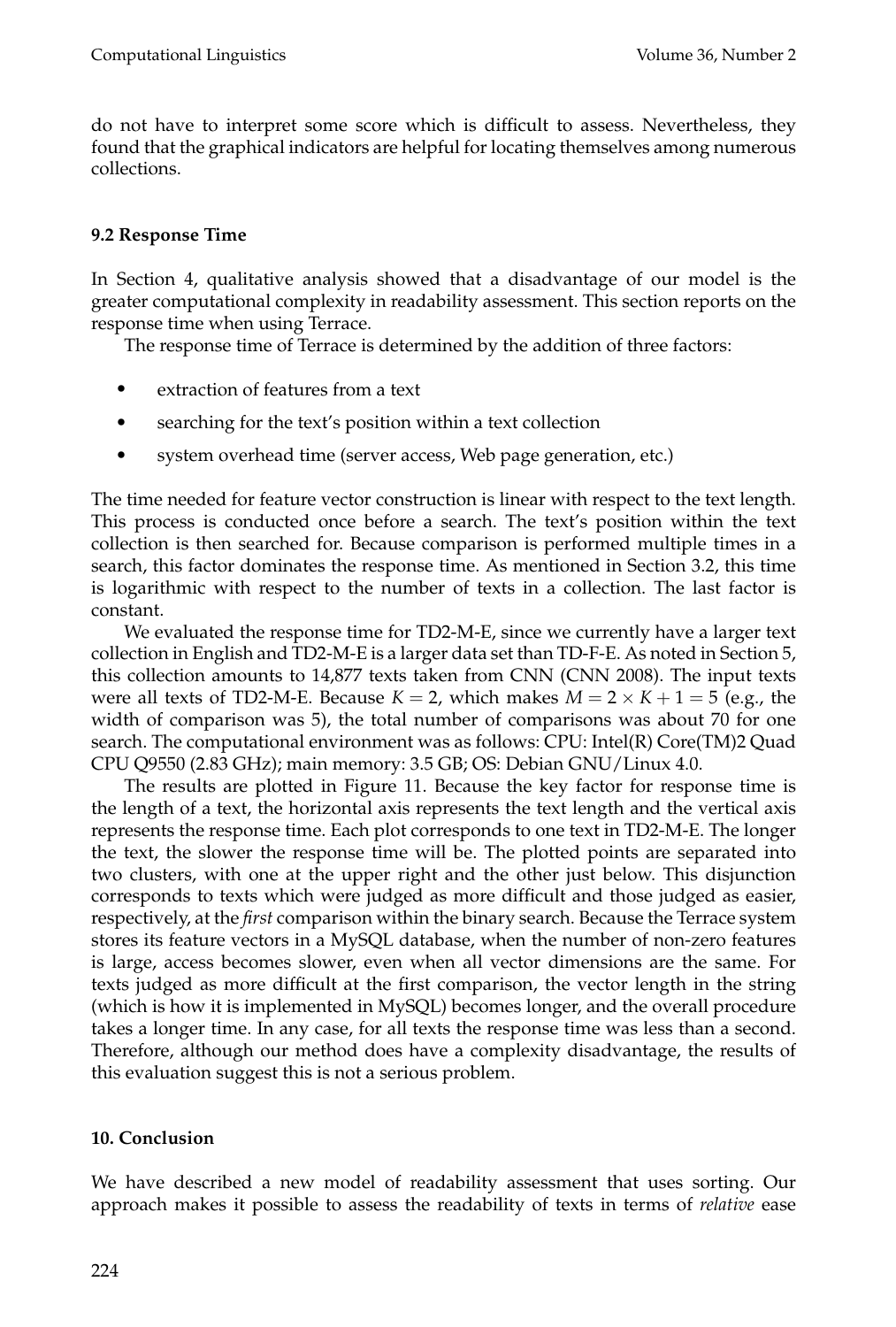

**Figure 11** System response time for texts in TD2-M-E.

compared to other texts, rather than based on an indicator of the absolute difficulty of the text. In our method, a comparator is constructed using an SVM, which judges which of two texts is more difficult. This comparator is then used to sort the texts of a given set using a binary insertion sort algorithm. Our method differs from traditional readability assessment methods, most of which are based on linear regression, and it also differs from recent methods of statistical readability assessment, which are based on multi-value classification. The advantage of our model is that it solves the problem of assembling training data annotated in multiple classes, because it only requires two classes of training data: easy and difficult. At the same time, our model has the disadvantages of the resulting norm being somewhat incomprehensible as a ranking and greater computational complexity compared to previous methods.

After performing a fundamental evaluation, we compared the overall performance of our method with those of other methods. Our method achieved a higher correlation with the gold standard, more than 0.8, in sorting text collections in both English and Japanese; this was higher than both traditional methods and an SVR trained with two-class corpora. Another comparison with a state-of-the-art classification method confirmed the potential of our method.

We also presented an actual application, called Terrace: a system that retrieves a text of similar readability from a text collection when given an input text. We showed that Terrace can overcome the disadvantages of the proposed model, by introducing a graphical representation of the positions of texts with known levels, and also by verifying that the response time is always less than a second.

Currently, we are extending the number of languages for Terrace. In addition, we are investigating the effects of introducing other features.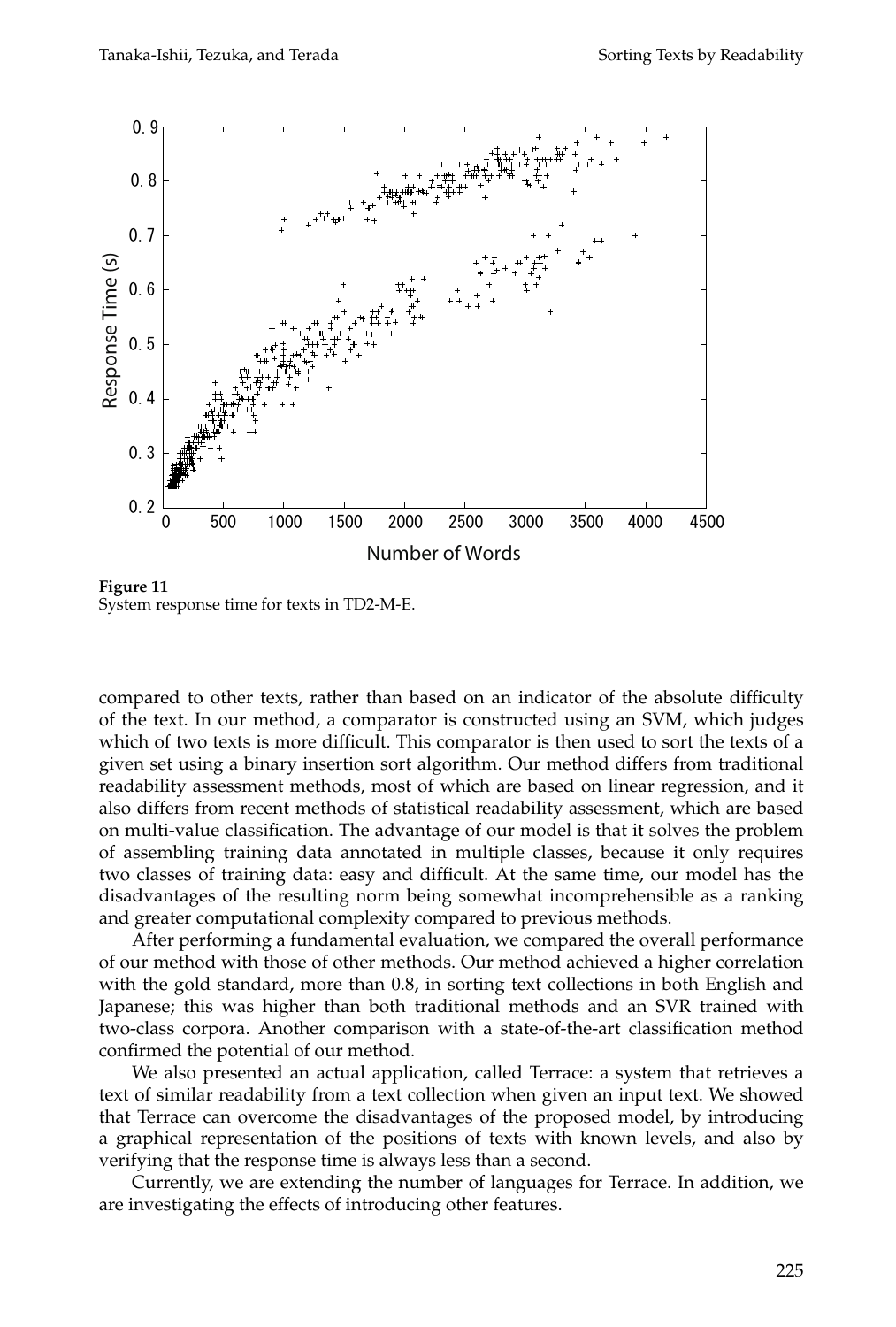#### Computational Linguistics Volume 36, Number 2

#### **References**

- Alderson, J. C. 1984. *Reading in a Foreign Language: A Reading Problem or a Language Problem*. London; New York: Longman.
- Amano, S. and T. Kondo. 1995. Modality dependency of familiarity ratings of Japanese words. *Perception & Psychophysics*, 57(5):598–603.
- Amano, S. and T. Kondo. 2000. On the NTT psycholinguistic databases 'lexical properties of Japanese'. *Journal of the Phonetic Society of Japan*,  $4(2):44-50.$
- AsahiNewspaper. 2008. http://www. asahi.com/, accessed in June 2008.
- Barzilay, R. and M. Lapata. 2008. Modeling local coherence: An entity-based approach. *Computational Linguistics*, 34(1):1–34.
- Chall, J. S. and E. Dale. 1995. *Readability Revisited: The New Dale–Chall Readability Formula*. Cambridge University Press, Cambridge.
- Chang, C. and C. Lin. 2001. *LIBSVM: A Library for Support Vector Machines*. Software available at http://www. csie.ntu.edu.tw/∼cjlin/libsvm.
- CNN. 2008. http://edition.cnn.com, accessed in September 2008.
- Cohen, W. W., R. E. Schapire, and Y. Singer. 1998. Learning to order things. *Journal of Artificial Intelligence Research*, volume 10, pages 243–270.
- Collins-Thompson, K. and J. Callan. 2004. A language modeling approach to predicting reading difficulty. In *Proceedings of HLT–NAACL*, pages 193–200, Boston, MA.
- Database, MRC Psycholinguistic. 2006. http://www.psy.uwa.edu.au/ mrcdatabase/uwa mrc.htm, accessed in December 2006.
- Drucker, H., Burges C., J. C. Kaufman, A. J. Smola, and V. Vapnik, 1996. *Support Vector Regression Machines*. MIT Press, Cambridge, MA.
- DuBay, W. H. 2004a. *The Principles of Readability*. Impact Information, Costa Mesa, CA.
- DuBay, W. H. 2004b. *Unlocking Language: The Classic Studies in Readability*. BookSurge Publishing, Charlestown, South Carolina.
- Inui, K. and S. Yamamoto. 2001. Corpus-based acquisition of sentence readability ranking models for deaf people. In *Natural Language Processing Pacific Rim Symposium*, pages 205–212, Tokyo, Japan.
- JEES. 2008. Japanese Proficiency Test http://www.jees.or.jp/jlpt/en/

- provided by Japanese Educational Exchange and Services, accessed in November 2008.
- Joachims, T. 1998. Text categorization with support vector machines. In *European Conference on Machine Learning*, pages 137–142, Chemnitz, Germany.
- Joachims, T. 1999. Making large-scale support vector machine learning practical. In Bernhard Scholkopf, Christopher J. C. ¨ Burges, and Alexander J. Smola, editors, *Advances in Kernel Methods: Support Vector Learning*. MIT Press, Cambridge, MA, pages 169–184.
- Joachims, T. 2002. Optimizing search engines using clickthrough data. In *International Conference on Knowledge Discovery and Data Mining*, pages 133–142, Edmonton, Alberta, Canada.
- Kincaid, J. P., R. P. Fishburne, and R. L. Rodgers. 1975. Derivation of new readability formulas for Navy enlisted personnel. Research Branch Report 8–75, U.S. Naval Air Station.
- Klare, G. R. 1963. *The Measurement of Readability*. Iowa State University Press, Ames.
- KodomoAsahi. 2008. Asahi Newspaper for Junior School Students. http://www. asagaku.com/, accessed in June 2008.
- Kudo, T. 2009. Mecab, yet another part-of-speech and morphological analyzer. Available from http://mecab.sourceforge.net/.
- Laufer, B. 1991. *How Much Lexis is Necessary for Reading Comprehension? Vocabulary and Applied Linguistics*. Macmillan, Basingstoke.
- Miyaji, H. 2008. *Junior and Junior High School Japanese*. Mitsumura Tosho, Tokyo. From the 3rd grade to the 9th grade, in Japanese.
- Morizumi, M. 2007. *New Crown English Series 1, 2, 3*. Sanseido, Tokyo.
- Paice, C. and G. Husk. 2008. The lancaster stemming algorithm. Available from http://www.comp.lancs.ac.uk/ computing/research/stemming/ index.htm.
- Pitler, E. and A. Nenkova. 2008. Revisiting readability: A unified framework for predicting text quality. In *Proceedings of EMNLP*, pages 186–195, Honolulu, Hawaii.
- ReadingA-Z.com. 2008. Reading A–Z Leveling and Correlation Chart http://www.readinga-z.com/, accessed in July 2008.